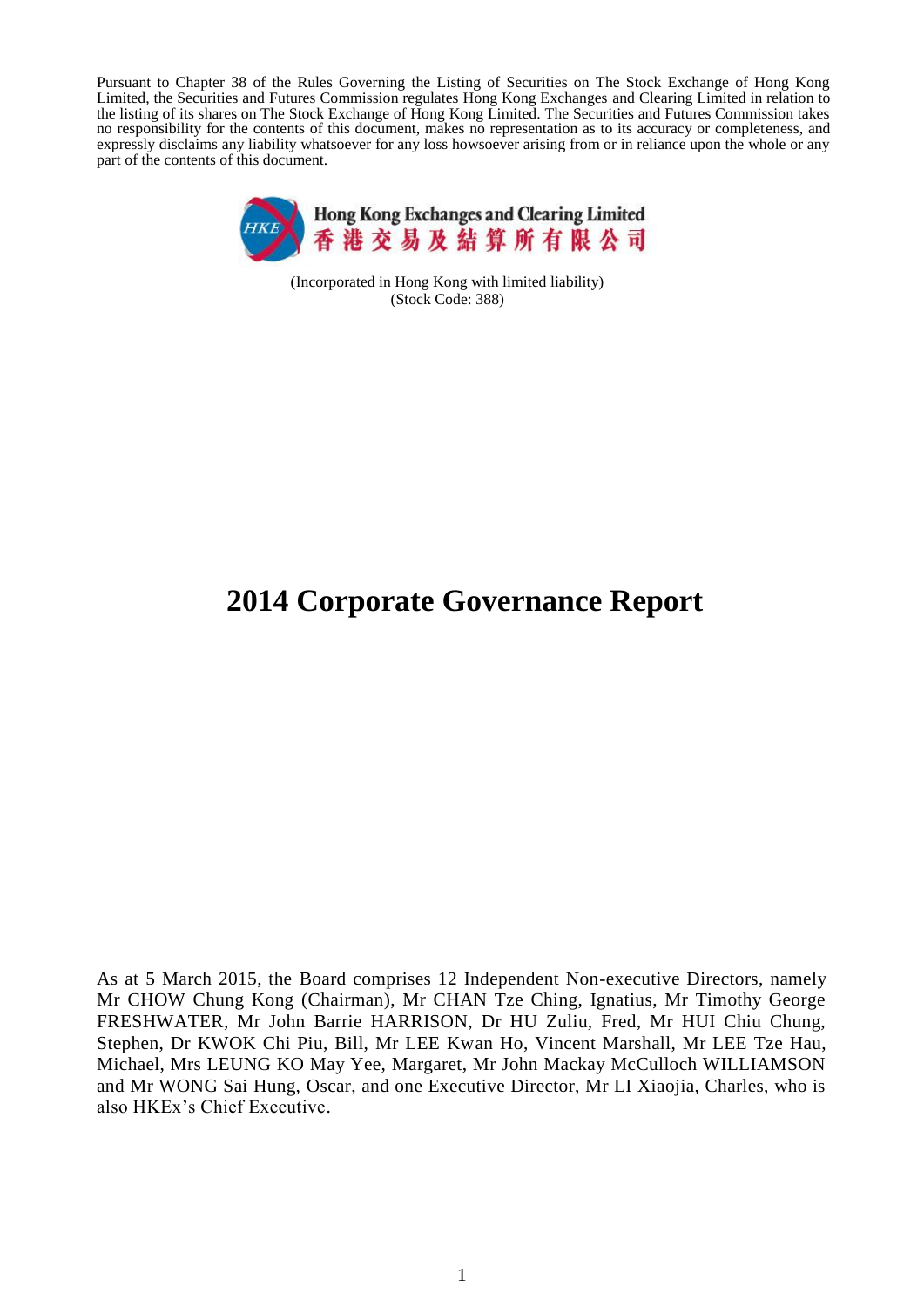# **Compliance with Corporate Governance Code**

Throughout the year ended 31 December 2014, HKEx complied with all code provisions and, where appropriate, adopted the recommended best practices set out in the Corporate Governance Code, with the exceptions of Code Provisions A.4.1 and A.4.2 as addressed below.

#### **Code Provision A.4.1 (Re-election of non-executive directors)**

The Government Appointed Directors, all being Non-executive Directors, are not subject to election or re-election by Shareholders as their appointments are governed by Section 77 of the SFO. They are normally appointed for a term of approximately 2 years and on expiration of their terms, they shall retire and be eligible for re-appointment pursuant to Article 88(4) of HKEx's Articles.

- **Code Provision A.4.2 (Retirement by rotation of directors)**
- The term of office of HKEx's Chief Executive in his capacity as a Director is, pursuant to Article 88(5) of HKEx's Articles, coterminous with his employment with HKEx, and he is not subject to retirement by rotation.
- HKEx's Chief Executive is appointed under an employment contract for a fixed term, normally not more than 3 years, with no automatic renewal provision, and shall be eligible for re-appointment. Pursuant to Articles 109(1) and (3) of HKEx's Articles, his appointment has to be approved by the Board and is subject to the SFC's approval under Section 70 of the SFO.

HKEx has applied the principles of the Corporate Governance Code to its corporate governance structure and practices as set out under the About HKEx (Corporate Governance) section of the HKEx website. The Board has delegated its corporate governance functions to the Environmental, Social and Governance Committee. A summary of the work done by the Environmental, Social and Governance Committee in 2014/2015 is set out in the ESG Committee Report of the 2014 Annual Report which will be available on the HKEx website before 25 March 2015.

## **Strategic Planning**

Rigorous strategic planning is a key and ongoing process in identifying and assessing the opportunities and challenges the Group might face, and developing a planned course of action for the Group to generate and preserve long-term value. An annual full-day offsite meeting is held at the beginning of each year to review and fine-tune the Group's strategies. The Group's Strategic Plan 2013-2015 is available under the About HKEx (Corporate Information) section of the HKEx website.

**Work Done in 2014 under Strategic Plan 2013-2015**

- Chief Executive's Review \*
- Business Review \*

\* As set out in the Results Announcement published on the HKEx website on 5 March 2015

## **The Board**

### **Board Composition**

The Board structure is governed by Article 88 of HKEx's Articles and Section 77 of the SFO. There is a well balance of skills and experience on the Board which comprises 13 members. In November 2014, HKEx was pleased to welcome Dr Fred Hu to the Board. Dr Hu is a prominent economist and has significant experience in the financial industry, in particular the Mainland financial sector.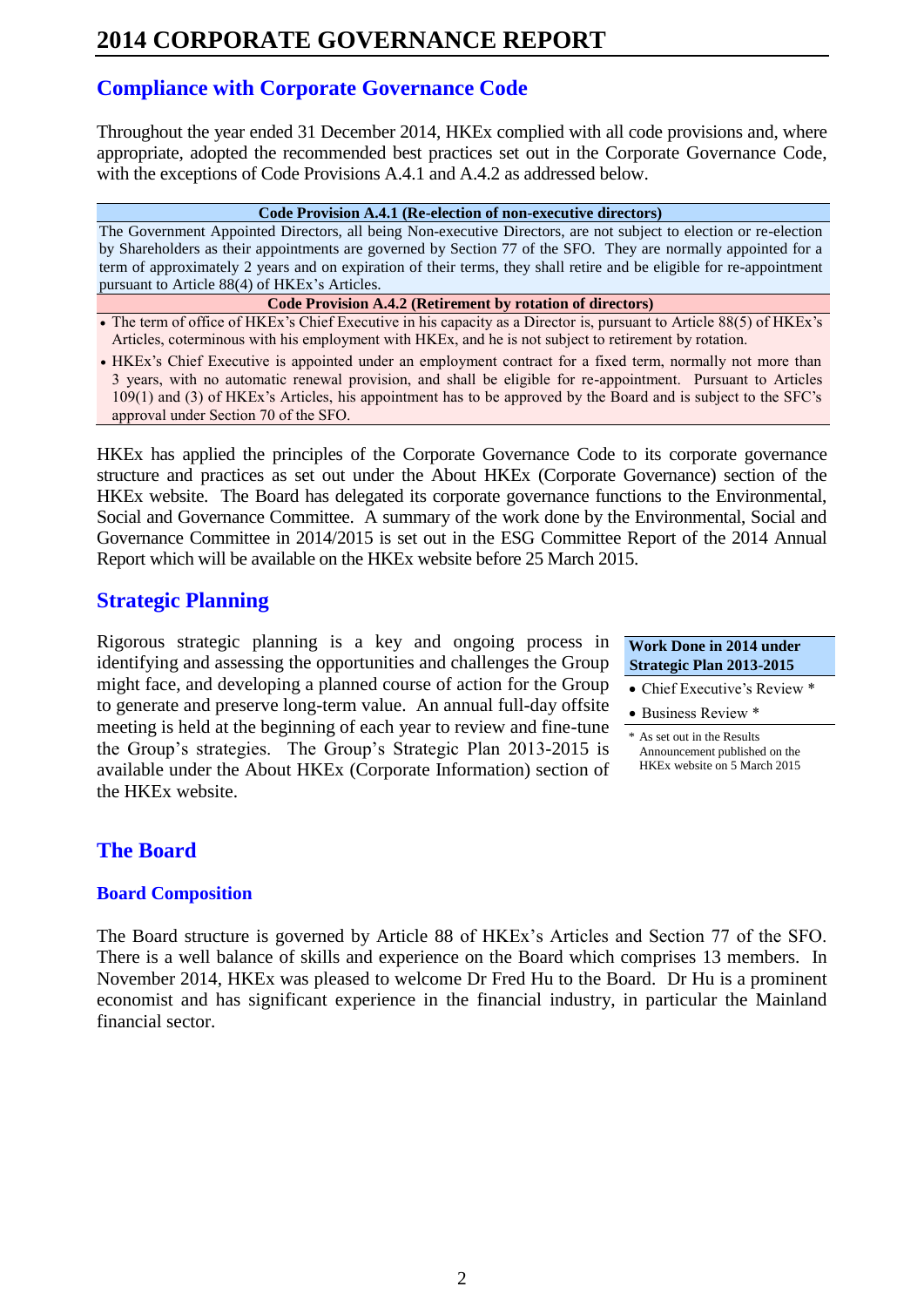

The staggered terms of service enables the Board to retain a core team of veteran Directors who are conversant with the Group's ongoing business and seek skilled people to bring new and fresh perspectives and diverse experience to the Board. The process for the nomination of Directors is led by the Nomination Committee and is set out on page 9.



The biographical details of all current Directors (including their roles, functions and respective terms of office at HKEx as well as their skills and experience) are set out in the Board of Directors and Senior Management section of the 2014 Annual Report, and are available under the About HKEx (Organisation) section of the HKEx website.

### **Appointment and Election of Directors**

#### **Changes in Directors during 2014**

- In March 2014, the Government announced the re-appointment of Messrs C K Chow and Tim Freshwater as Directors, each for a term of approximately 2 years from the close of the 2014 AGM until the conclusion of the AGM to be held in 2016.
- At the 2014 AGM, Dr Bill Kwok and Mr Vincent Lee were re-elected by Shareholders, each for a term of approximately 3 years from 16 April 2014 until the conclusion of the AGM to be held in 2017.
- Mr John Strickland resigned as a Director on 31 October 2014.
- Dr Fred Hu was appointed as a Director effective 10 November 2014 to fill the casual vacancy that arose upon the resignation of Mr Strickland.

The service terms of 4 Government Appointed Directors, namely, Messrs John Harrison, Stephen Hui and Michael Lee and Mrs Margaret Leung, and 2 Elected Directors, namely Messrs T C Chan and John Williamson, will expire at the conclusion of the 2015 AGM. Dr Fred Hu shall retire at the 2015 AGM. Pursuant to Articles 88(4), 90 and 91(2) of HKEx's Articles, they are all eligible for re-appointment.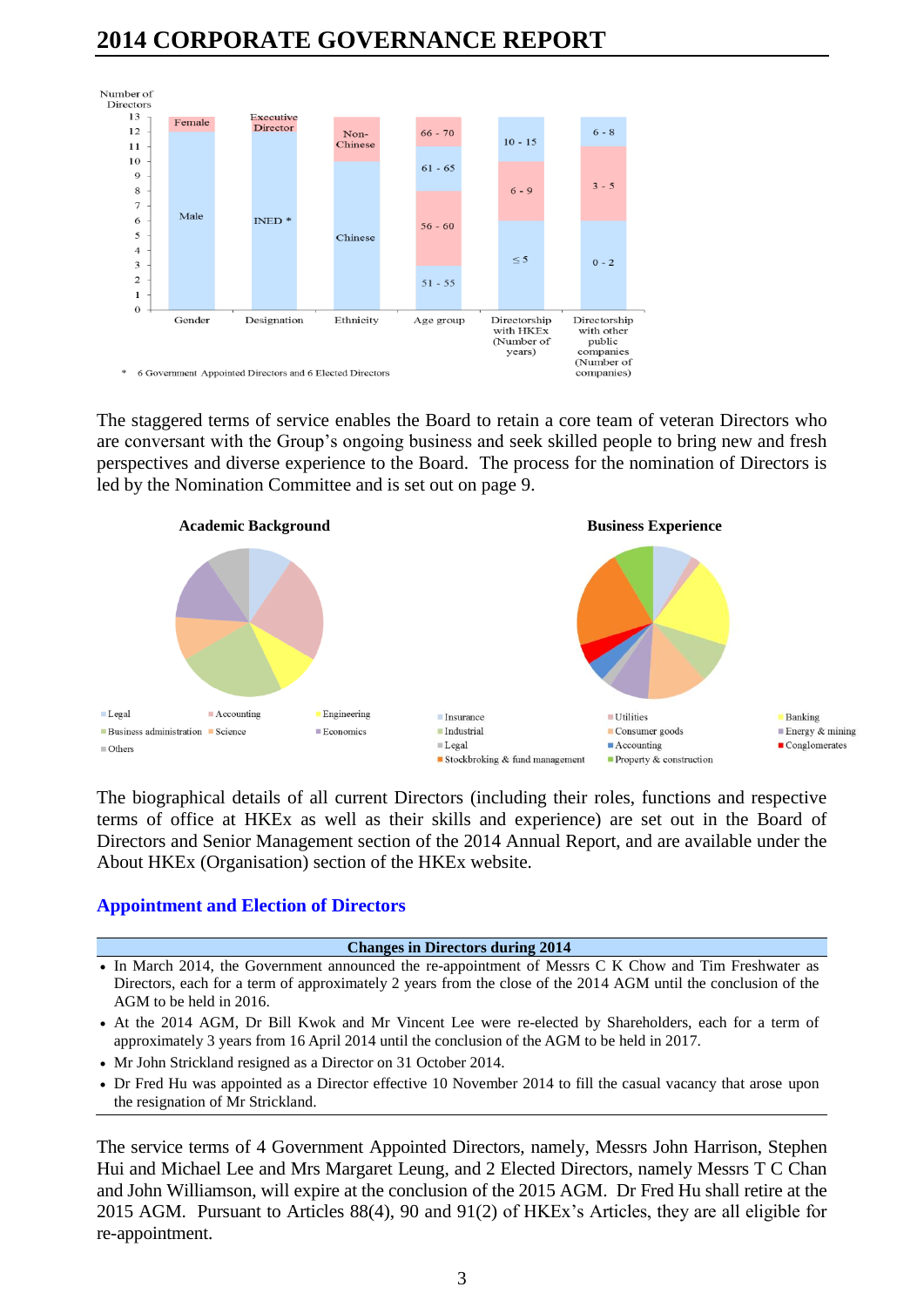## **Chairman and Chief Executive**

The roles of HKEx's Chairman and Chief Executive are complementary, but importantly, they are distinct and separate with a clear and well established division of responsibilities. Their respective responsibilities are set out under the About HKEx (Corporate Governance) section of the HKEx website.

| C K Chow                                               | $\bullet$ Promotes  | <b>Charles Li</b>                              |
|--------------------------------------------------------|---------------------|------------------------------------------------|
| HKEx's Chairman                                        | integrity and       | <b>HKEx's Chief Executive</b>                  |
| (INED)                                                 | probity             | (ex-officio Board member)                      |
| • Provides leadership to the Board                     | • Ensures effective | • Develops strategies for the Board's approval |
| • Monitors Board effectiveness                         | stakeholder         | • Executes the strategies agreed by the Board  |
| • Fosters constructive relationships between Directors | communication       | • Leads the day-to-day management of the Group |
|                                                        |                     |                                                |

#### **Re-appointment of Chairman in 2014**

The Board on 17 April 2014 re-appointed Mr C K Chow as HKEx's Chairman for a term to be coterminous with his directorship with HKEx. Pursuant to Section 69 of the SFO, the Chief Executive of the HKSAR approved his re-appointment which took effect on 25 April 2014.

## **Roles and Responsibilities**

The Board believes that good governance emanates from an effective board which, directly and indirectly through its committees, leads and provides direction for management by laying down strategies and overseeing their implementation by management, reviews the operational and financial performance, and provides oversight to ensure that a sound system of internal control and risk management is in place.

The Board operates under defined terms of reference, which are available under the About HKEx (Organisation) section of the HKEx website.

### **Key Matters Addressed by the Board during 2014**

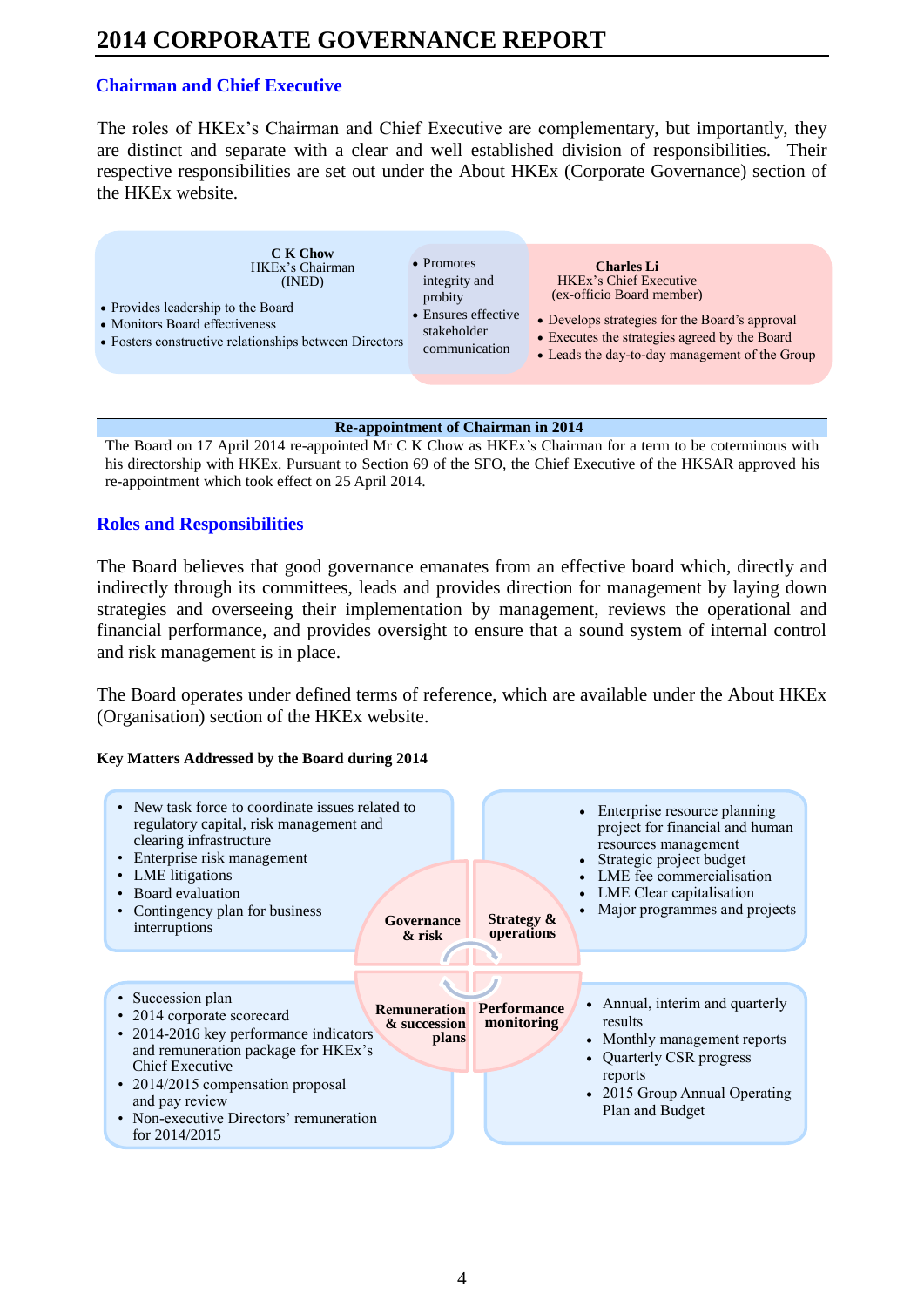### **Board Effectiveness**

The Board recognises the importance and benefits of conducting regular evaluations of its performance. The Board commissioned an externally facilitated evaluation in 2014.

The evaluation process was led by an independent external consultant with previous experience of evaluating and making recommendations to improve the Board effectiveness. The objectives of the evaluation were to assess whether the Board/committees, HKEx's Chairman and other Directors have adequately and effectively performed its/their roles and fulfilled its/their duties and responsibilities, and to recommend areas for improvement.

#### **Key Evaluation Findings**

- The Board continues to operate to a very high standard, compared both to Hong Kong and global benchmarks.
- HKEx continues to attract Non-executive Directors of high calibre. Board and committee members bring relevant professional experience and skills, and all Board members, including those appointed by the Government, rigorously maintain independence of view.
- The relationships between Board and committee members are strong.
- The support provided by HKEx to the Board and committees is of high quality.
- Board discussions enable a good level of strategic debate and oversight of HKEx's performance and its management.
- The Board committees operate effectively.

The Board welcomes the consultant's recommendations for further improvements, and has committed to implementing the recommendations, where appropriate.

### **Independence of Non-executive Directors**

All Directors (with the exception of HKEx's Chief Executive being the only Executive Director) are INEDs since HKEx's listing. Assessments of Non-executive Directors' independence are carried out upon appointment, annually and at any other time where the circumstances warrant reconsideration. The Board acknowledges that it is crucial for an independent Board to provide objective and constructive challenge to the viewpoints presented by management.

#### **Assessments of Non-executive Directors' Independence for 2014**

**Assessment upon Director's appointment** Dr Fred Hu, upon his appointment, confirmed in writing to the SFC –

- his independence having regard to the criteria as set out in Rule 3.13 of the Main Board Listing Rules; and
- he has no past or present financial or other interest in the Group's business and no connection with any of HKEx's core connected persons (as defined in the Main Board Listing Rules).

#### **Annual assessment**

On 5 March 2015, the Nomination Committee held a meeting to assess the annual confirmation of independence received from each of the INEDs having regard to the criteria as set out in Rule 3.13 of the Main Board Listing Rules.

- As a good corporate governance practice, every Nomination Committee member abstained from assessing his own independence.
- Particular attention was given to assessing the independence of the Government Appointed Directors (including Mr C K Chow who is an Executive Councillor) given that the Government is a Minority Controller of HKEx.
- Consideration was given to the independence of Dr Bill Kwok, Mr Vincent Lee and Mr Oscar Wong, who have been serving on the Board for more than 9 years.
- The Nomination Committee affirmed that all INEDs continued to demonstrate strong independence in judgement and were free from any business or other relationship which could interfere with their ability to discharge their duties effectively, and they therefore all remained independent.

#### **Ongoing assessment**

- Each INED is required to inform HKEx as soon as practicable if there is any change in his or her own personal particulars that may affect his or her independence. No such notification was received during 2014.
- None of the Directors have any financial, business, family or other material/relevant relationships with each other, in particular, between HKEx's Chairman and Chief Executive.
- Details of the Directors' interests in the Group's business are set out in the Continuing Connected Transactions and Material Related Party Transactions sections on pages 13 to 14.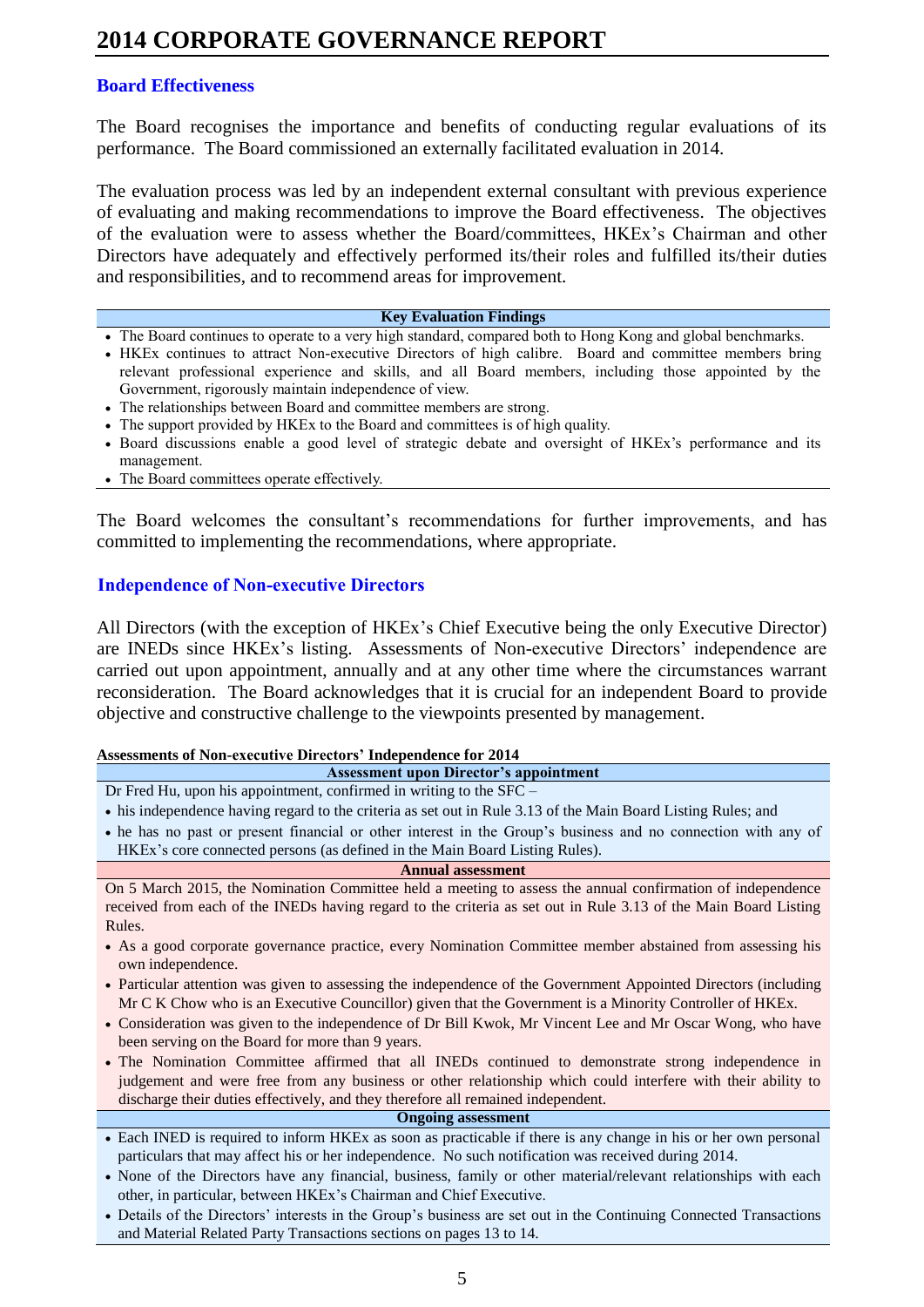### **Induction and Development**

An induction programme was held for Dr Fred Hu to ensure that he has a firm understanding of the Group's operations as well as his associated role and responsibilities. Details of the programme are set out below.

| <b>Key matters covered</b>                                          | <b>Facilitated by</b>                |
|---------------------------------------------------------------------|--------------------------------------|
| • HKEx's roles and group structure, governance structure, Board     | <b>Company Secretary</b>             |
| procedures, Director's responsibilities, guidelines on conduct, CSR |                                      |
| strategy and management                                             |                                      |
| • Director's duties and responsibilities                            | External legal adviser               |
| • HKEx's business (Listing, Global Markets, Global Clearing and IT) | Respective division/department heads |
| • Financial and risk management                                     | and senior executives                |

A Director's Handbook is given to every new Board member, which contains the Board's terms of reference, an overview of Directors' responsibilities, the Guidelines on Conduct and information on other key governance issues. The Director's Handbook is reviewed and updated regularly, and is available under the About HKEx (Corporate Governance) section of the HKEx website.

Development and training of Directors is an ongoing process to ensure the continued enhancement of their skills and knowledge. All Directors are required to provide the Company with their training records on a semi-annual basis, and the records are maintained by the Company Secretary for annual review by the ESG Committee. In 2014, each Director received over 10 hours of training and a majority of them attended over 20 hours. The training records of the Directors were reviewed by the ESG Committee in February 2015.

#### **Analysis of Directors' Training in 2014 by Training Organiser** \*





Professional bodies/industry associations Government/regulatory bodies

**Others** 

\* Including Mr John Strickland who resigned from the Board effective 31 October 2014

|                                                                  | Analysis of Directors' Training in 2014 by Training Topic |                                                  |                                                  |                           |                                          |                               |                                                          |               |
|------------------------------------------------------------------|-----------------------------------------------------------|--------------------------------------------------|--------------------------------------------------|---------------------------|------------------------------------------|-------------------------------|----------------------------------------------------------|---------------|
|                                                                  | <b>HKEx's</b><br>strategy/<br>business                    | Economy/<br>financial<br>markets and<br>products | Director's<br>duties/<br>governance<br>practices | <b>Risk</b><br>management | Legislative/<br>regulatory<br>compliance | <b>Induction</b><br>programme | <b>Electronic</b><br>platform for<br><b>Board papers</b> | <b>Others</b> |
| <b>INEDs</b>                                                     |                                                           |                                                  |                                                  |                           |                                          |                               |                                                          |               |
| C K Chow (Chairman)                                              | ✓                                                         |                                                  | $\checkmark$                                     |                           | $\checkmark$                             |                               |                                                          |               |
| T C Chan                                                         | ✓                                                         |                                                  | ✓                                                | $\checkmark$              |                                          |                               |                                                          |               |
| <b>Timothy Freshwater</b>                                        | $\checkmark$                                              | $\checkmark$                                     | $\checkmark$                                     | $\checkmark$              |                                          |                               |                                                          |               |
| John Harrison                                                    | ✓                                                         | ✓                                                | $\checkmark$                                     | ✓                         |                                          |                               |                                                          |               |
| Fred Hu $^{-1}$                                                  |                                                           |                                                  | $\checkmark$                                     |                           |                                          | $\checkmark$                  | $\checkmark$                                             |               |
| Stephen Hui                                                      | ✓                                                         |                                                  | $\checkmark$                                     | $\checkmark$              |                                          |                               |                                                          | ✓             |
| <b>Bill Kwok</b>                                                 | $\checkmark$                                              |                                                  | $\checkmark$                                     | $\checkmark$              |                                          |                               |                                                          |               |
| Michael Lee                                                      | ✓                                                         | $\checkmark$                                     | ✓                                                | ✓                         | $\checkmark$                             |                               |                                                          |               |
| Vincent Lee                                                      |                                                           | ✓                                                |                                                  | ✓                         |                                          |                               |                                                          |               |
| Margaret Leung                                                   | ✓                                                         | ✓                                                |                                                  | ✓                         | ✓                                        |                               |                                                          | ✓             |
| John Strickland <sup>2</sup>                                     | ✓                                                         |                                                  | $\checkmark$                                     | $\checkmark$              |                                          |                               |                                                          |               |
| John Williamson                                                  | $\checkmark$                                              | $\checkmark$                                     |                                                  |                           | ✓                                        |                               |                                                          |               |
| Oscar Wong                                                       | ✓                                                         |                                                  | $\checkmark$                                     | $\checkmark$              |                                          |                               |                                                          |               |
| <b>Executive Director</b>                                        |                                                           |                                                  |                                                  |                           |                                          |                               |                                                          |               |
| Charles Li                                                       | ✓                                                         | ✓                                                |                                                  | ✓                         |                                          |                               |                                                          |               |
| <b>Total Number of Hours</b><br><b>Attended by all Directors</b> | 138                                                       | 46                                               | 61                                               | 26                        | 17                                       | 9                             | 1                                                        | 4             |

Notes:

1 Dr Hu was appointed as a Director effective 10 November 2014.<br>2 Mr Strickland resigned from the Board effective 31 October 2014.

Mr Strickland resigned from the Board effective 31 October 2014.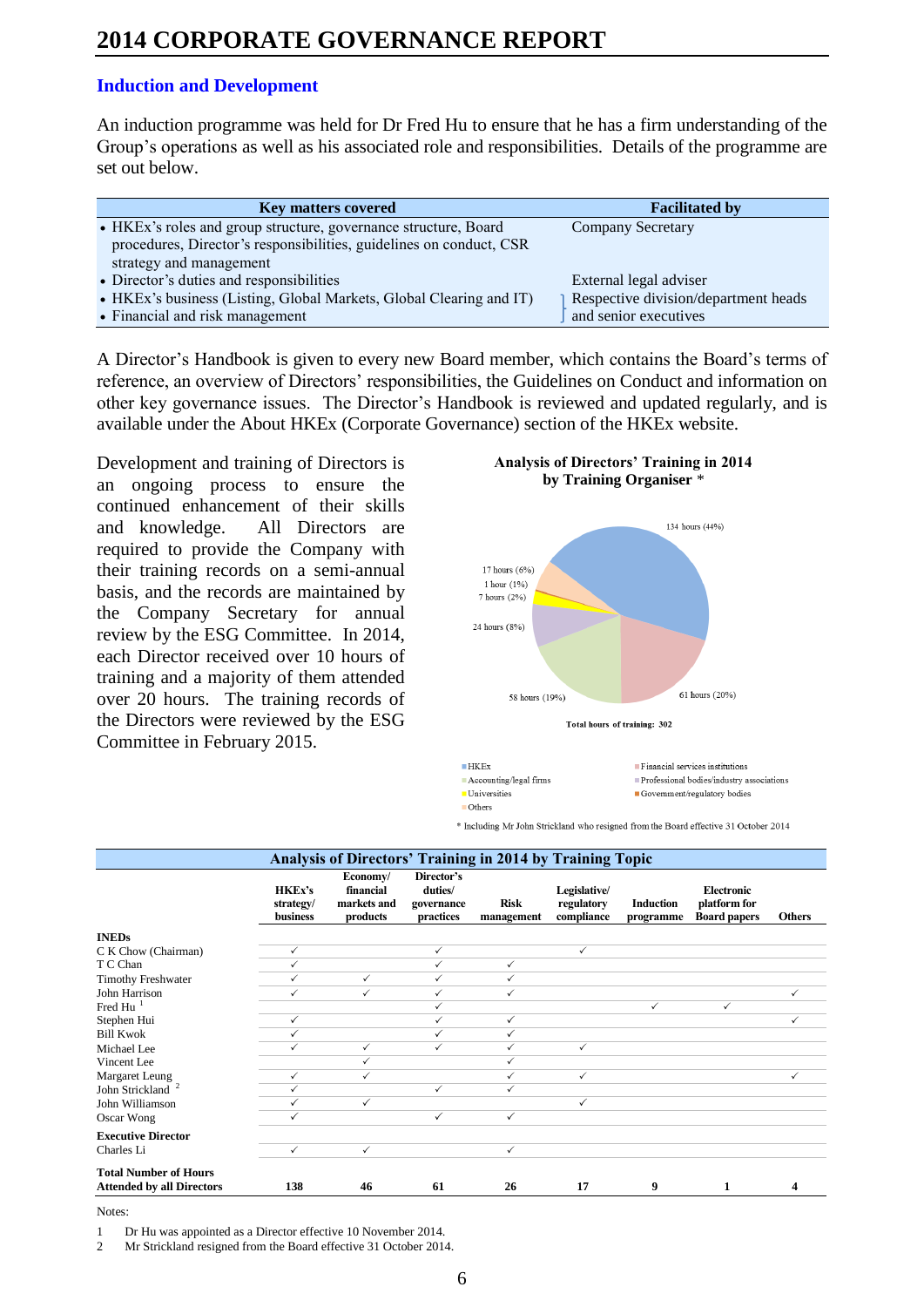#### **Board Process**

Directors are expected to devote sufficient time and attention to performing their duties and responsibilities. The high attendance record at the Board and its committee meetings in 2014, which was reviewed and confirmed by the Nomination Committee on 5 March 2015, demonstrates Directors' strong commitment to the Company.

#### **Key Features of Board Process in 2014**

- The Board held 10 meetings, all of which were scheduled well before the start of the year. The Board had a standing agenda of items to ensure that matters relating to strategy, finance, major projects, governance, risk management and compliance were covered in its meetings at appropriate intervals during the year.
- To supplement the formal Board meetings, HKEx's Chairman had regular gatherings with Directors, occasionally without the presence of HKEx's Chief Executive, to consider issues in an informal setting. During 2014, a total of 3 Board lunches and a dinner were held, including one attended only by Non-executive Directors and another one with the presence of the Group's senior executives.
- All Directors are entitled to seek independent professional advice regarding their duties at the Company's expense.
- Directors' and Officers' liability insurance has been arranged. The terms and extent of the cover for 2014/2015 was reviewed and renewed.
- The Company has put in place procedures to deal with Directors' conflicts of interest which are set out in the Director's Handbook. To safeguard their independence, Directors are required to declare their direct/indirect interests, if any, in any business proposals to be considered by the Board and, where appropriate, they are required to abstain from meetings or voting on the proposals. In 2014, Mr Tim Freshwater did not participate in discussions on a business matter where there was a potential conflict of interest.
- Declared interests are properly recorded and the register is accessible by each and every Board member.
- An Escalation and Incident Reporting Policy and guidelines on reporting and disseminating inside information are in place to ensure that critical concerns for the Group's operations and performance are communicated and addressed by the Board in a timely manner.
- All Directors were provided with a tablet computer to access Board/committee papers through an electronic platform. A reading room was added to the platform to provide Directors with access to comprehensive information relevant to their duties. The electronic platform ensures timely and secure provision of information to Directors whilst at the same time reducing the environmental impact of Board/committee meetings.

|                                                        |                    |              |                           | <b>Attendance Record of Directors and Committee Members in 2014</b>   |                  |                   |                |                                                                                |                                                                 |                                                              |
|--------------------------------------------------------|--------------------|--------------|---------------------------|-----------------------------------------------------------------------|------------------|-------------------|----------------|--------------------------------------------------------------------------------|-----------------------------------------------------------------|--------------------------------------------------------------|
|                                                        | 2014<br><b>AGM</b> | <b>Board</b> | <b>Audit</b><br>Committee | <b>Environmental.</b><br>Social and<br>Governance<br><b>Committee</b> | <b>Executive</b> | <b>Investment</b> |                | Panel<br><b>Member</b><br>Committee Committee Committee Committee <sup>1</sup> | <b>Advisory Nomination Nomination Remuneration</b><br>Committee | <b>Risk</b><br><b>Management</b><br>Committee<br>(statutory) |
| <b>Number of Meetings</b>                              | $\mathbf{1}$       | 10           | 4                         | 1                                                                     | 5                | 4                 | 2              |                                                                                | 4                                                               | 12                                                           |
| <b>Total Duration</b><br>(approximate number of hours) | $\mathbf{1}$       | 34           | 9                         | $\mathbf{1}$                                                          | $\overline{2}$   | 5                 | $\overline{2}$ |                                                                                | $\overline{7}$                                                  | 10                                                           |
| <b>INEDs</b>                                           |                    |              |                           |                                                                       |                  |                   |                |                                                                                |                                                                 |                                                              |
| C K Chow (Chairman)                                    | 1/1                | 10/10        |                           | 1/1                                                                   | 5/5              |                   | 2/2            |                                                                                | 4/4                                                             | 11/12                                                        |
| T C Chan                                               | 1/1                | 10/10        | 4/4                       |                                                                       |                  |                   | 2/2            |                                                                                |                                                                 | 11/12                                                        |
| Timothy Freshwater <sup>2</sup>                        | 1/1                | 10/10        |                           |                                                                       | 5/5              | 3/3               | 2/2            |                                                                                |                                                                 |                                                              |
| John Harrison <sup>3</sup>                             | 1/1                | 10/10        | 4/4                       | 1/1                                                                   |                  |                   |                |                                                                                |                                                                 |                                                              |
| Fred Hu <sup>4</sup>                                   |                    | 1/1          |                           |                                                                       |                  |                   |                |                                                                                |                                                                 |                                                              |
| Stephen Hui                                            | 1/1                | 10/10        |                           | 1/1                                                                   |                  | 4/4               |                |                                                                                |                                                                 |                                                              |
| <b>Bill Kwok</b>                                       | 1/1                | 9/10         | 4/4                       |                                                                       | 5/5              |                   |                |                                                                                | 4/4                                                             |                                                              |
| Michael Lee                                            | 1/1                | 10/10        | 4/4                       | 1/1                                                                   |                  | 3/4               |                | $\qquad \qquad -$                                                              |                                                                 |                                                              |
| Vincent Lee                                            | 1/1                | 9/10         | 4/4                       |                                                                       | 5/5              |                   |                | $\overline{\phantom{0}}$                                                       | 4/4                                                             |                                                              |
| Margaret Leung                                         | 1/1                | 10/10        |                           |                                                                       |                  |                   |                |                                                                                | 3/4                                                             | 9/12                                                         |
| John Strickland <sup>5</sup>                           | 0/1                | 8/8          |                           |                                                                       |                  | 3/3               |                |                                                                                |                                                                 |                                                              |
| John Williamson <sup>6</sup>                           | 1/1                | 9/10         | 4/4                       | $\overline{\phantom{0}}$                                              |                  |                   | 2/2            |                                                                                | 4/4                                                             |                                                              |
| Oscar Wong                                             | 1/1                | 10/10        |                           |                                                                       |                  | 4/4               | 2/2            |                                                                                |                                                                 |                                                              |
| <b>Executive Director</b>                              |                    |              |                           |                                                                       |                  |                   |                |                                                                                |                                                                 |                                                              |
| Charles Li                                             | 1/1                | 10/10        |                           | 1/1                                                                   | 3/5              |                   |                |                                                                                |                                                                 |                                                              |
| <b>Market Professionals</b>                            |                    |              |                           |                                                                       |                  |                   |                |                                                                                |                                                                 |                                                              |
| Chan Ngai Hang                                         |                    |              |                           |                                                                       |                  |                   |                |                                                                                |                                                                 | 9/12                                                         |
| He Guangbei <sup>7</sup>                               |                    |              |                           |                                                                       |                  |                   |                |                                                                                |                                                                 | 0/1                                                          |
| Benjamin Hung <sup>8</sup>                             |                    |              |                           |                                                                       |                  |                   |                |                                                                                |                                                                 | 3/5                                                          |
| <b>Howard</b> Lee                                      |                    |              |                           |                                                                       |                  |                   |                |                                                                                |                                                                 | 11/12                                                        |
| Michael Liu                                            |                    |              |                           |                                                                       |                  |                   |                |                                                                                |                                                                 | 11/12                                                        |
| Keith Lui                                              |                    |              |                           |                                                                       |                  |                   |                |                                                                                |                                                                 | 12/12                                                        |
| David Lui                                              |                    |              |                           |                                                                       |                  | 4/4               |                |                                                                                |                                                                 |                                                              |
| May Tan <sup>9</sup>                                   |                    |              |                           |                                                                       |                  |                   |                |                                                                                |                                                                 | 4/6                                                          |
| <b>Average Attendance Rate</b>                         | 92%                | 98%          | 100%                      | 100%                                                                  | 92%              | 95%               | 100%           | N/A                                                                            | 95%                                                             | $84\%$ <sup>10</sup>                                         |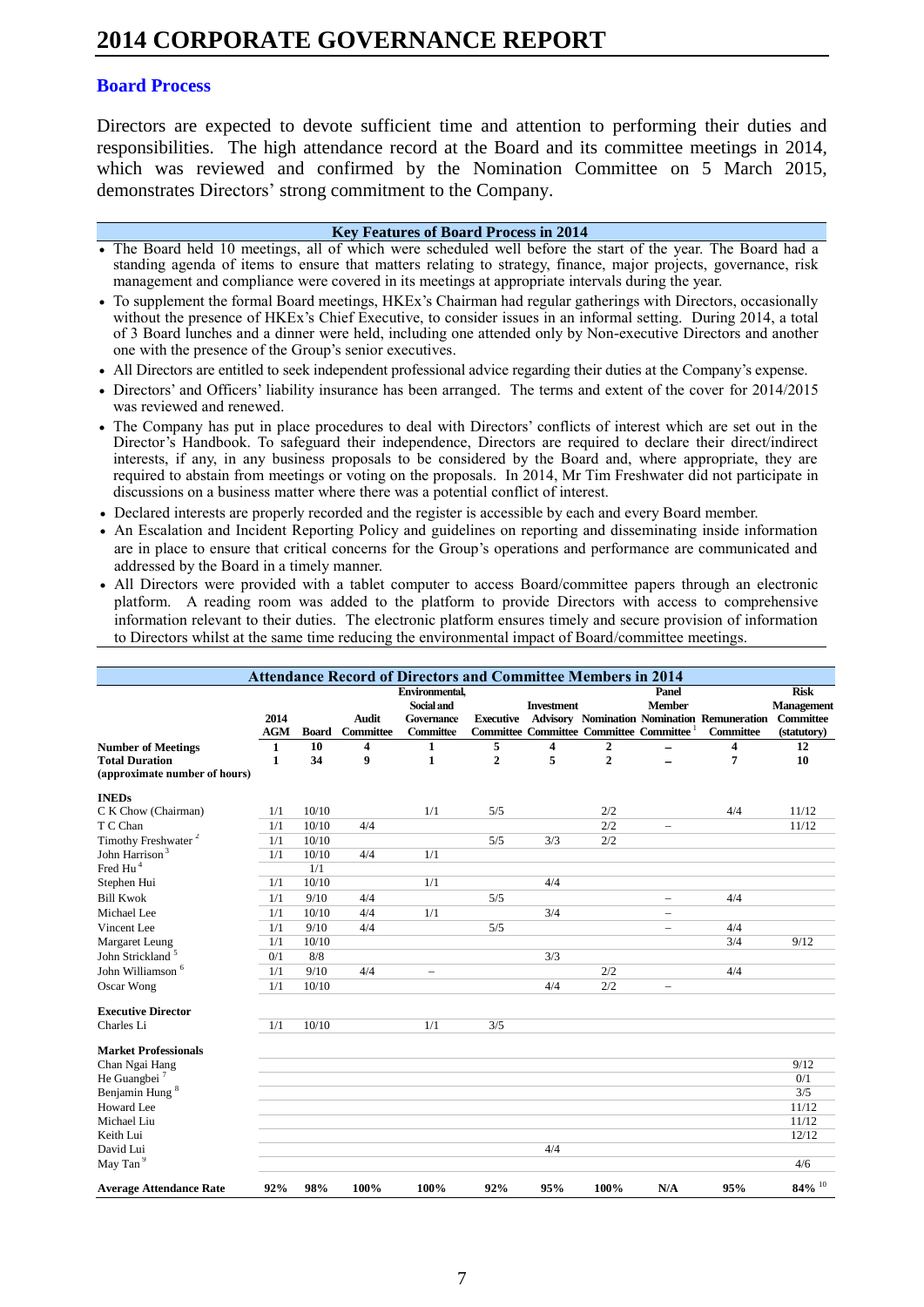#### Notes:

- 1 No meeting of the Panel Member Nomination Committee took place in 2014.
- 2 Mr Freshwater was appointed as a member of the Investment Advisory Committee effective 17 April 2014.
- 3 Mr Harrison ceased to be a member of the Environmental, Social and Governance Committee effective 17 April 2014.
- 4 Dr Hu was appointed as a Director effective 10 November 2014.
- 5 Mr Strickland resigned as a Director and the chairman of the Investment Advisory Committee on 31 October 2014.
- 6 Mr Williamson was appointed as a member of the Environmental, Social and Governance Committee effective 17 April 2014. No meeting of the Environmental, Social and Governance Committee took place during the period between 17 April and 31 December 2014.
- 7 Mr He ceased to be a member of the Risk Management Committee (statutory) effective 20 January 2014.
- 8 Mr Hung was appointed as a member of the Risk Management Committee (statutory) for the period from 20 January to 6 July 2014.
- 9 Ms Tan was appointed as a member of the Risk Management Committee (statutory) effective 7 July 2014.
- 10 The attendance rate took into account the attendance by alternate committee members.

### **Company Secretary**

All Directors have access to the advice and services of the Company Secretary. The Company Secretary reports to HKEx's Chairman on board governance matters, and is responsible for ensuring that Board procedures are followed and for facilitating information flows and communications among Directors as well as with Shareholders and management.

The Company Secretary's biography is set out in the Board of Directors and Senior Management section of the 2014 Annual Report. During 2014, the Company Secretary undertook over 15 hours of professional training to update his skills and knowledge.

## **Board Delegation**

### **Board Committees**

The Board has delegated authority to various committees which operate under defined terms of reference. Committees' composition and terms of reference are reviewed and updated regularly to ensure that they remain appropriate and in line with the Group's business and changes in governance practices.

The committees' member lists are set out in the Board and Committees section of the 2014 Annual Report, and together with their major roles and functions and terms of reference are available under the About HKEx (Corporate Governance) section of the HKEx website. The attendance record of the committee members is set out on page 7.

### **The Nomination Committee**

The Nomination Committee is delegated by the Board with the primary responsibility to formulate and implement the policy for nominating candidates for election by Shareholders, to assess the independence of INEDs, and to review the time required from Directors to perform their responsibilities. The Committee, comprising 5 members who are all INEDs, held 3 meetings in 2014 and up to 5 March 2015.

| Summary of Work Done in 2014/2015 |
|-----------------------------------|
|-----------------------------------|

- Nominated candidates to stand for election by Shareholders at the 2014 and 2015 AGMs
- Reviewed and confirmed the independence of the 12 INEDs
- Reviewed time commitment from Directors to perform their responsibilities

 Nominated Dr Fred Hu for consideration by the Board to fill the casual vacancy that arose upon the resignation of Mr John Strickland

Considered the Board's composition taking into account the Board Diversity Policy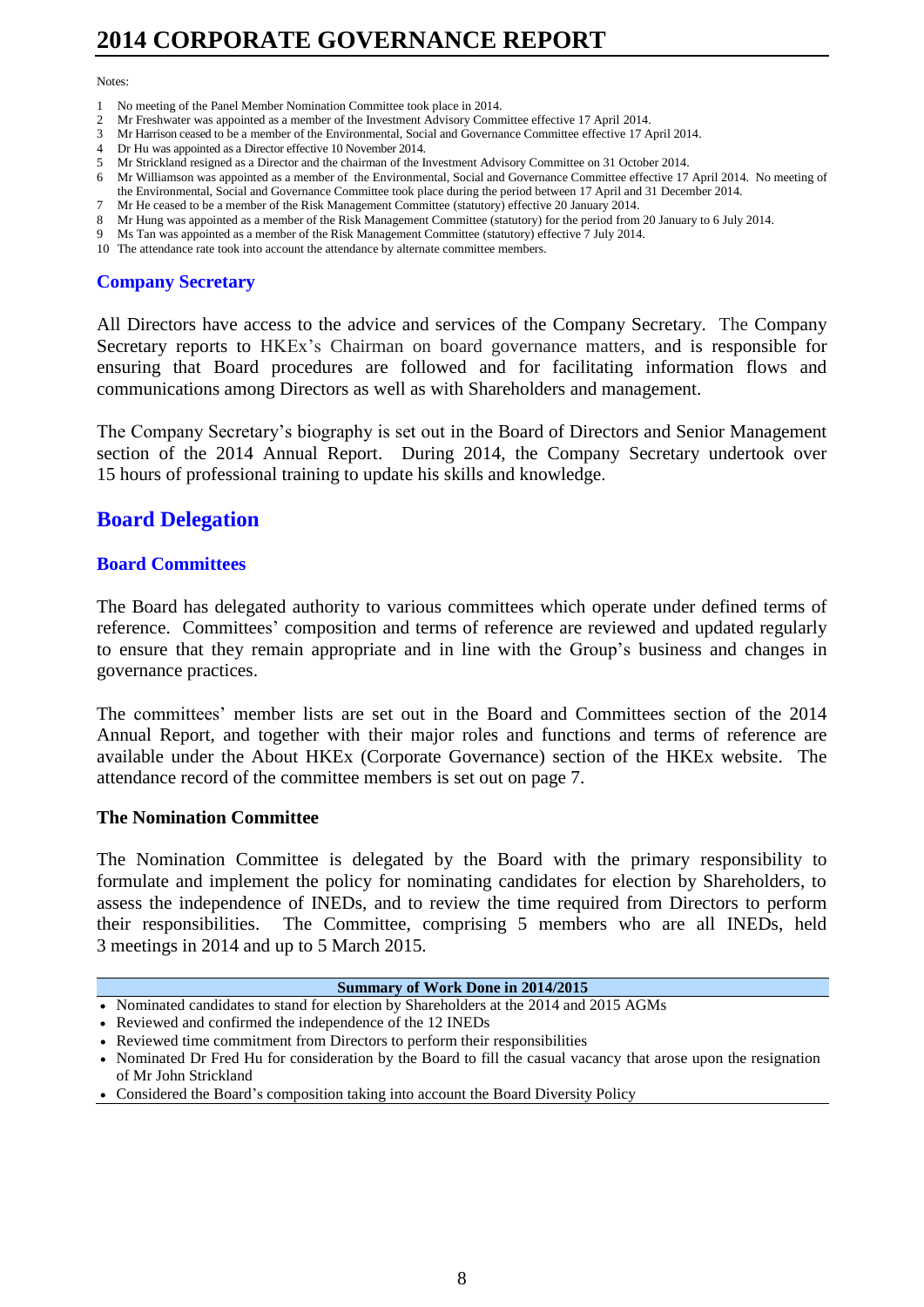On 5 March 2015, the Committee, after having reviewed the Board's composition, nominated Mr T C Chan, Dr Fred Hu and Mr John Williamson to the Board for it to recommend them to stand for election by Shareholders at the 2015 AGM. The nominations were made in accordance with the Nomination Policy and the objective criteria (including without limitation, gender, age, cultural and educational background, ethnicity, professional experience, skills, knowledge and length of service), with due regard for the benefits of diversity, as set out in the Board Diversity Policy. The Board Diversity Policy is available under the About HKEx (Corporate Governance) section of the HKEx website. An analysis of the current Board's composition based on these criteria is set out on page 3.

On 5 March 2015, the Committee's nominations were accepted by the Board. As a good governance practice, Mr Chan, Dr Hu and Mr Williamson each abstained from voting at the Committee meeting and/or Board meeting on their nominations for election by Shareholders. Mr Chan, Dr Hu and Mr Williamson do not have any service contracts with any member of the Group that are not determinable by the Group within 1 year without compensation (other than statutory compensation). Their particulars will be set out in the circular to Shareholders to be sent together with the 2014 Annual Report and posted on the About HKEx (Investor Relations) section of the HKEx website.

### **Consultative Panels**

Apart from the Board committees, there are 3 Consultative Panels - Cash Market Consultative Panel, Derivatives Market Consultative Panel, and Clearing Consultative Panel – with the major responsibility of providing market expertise and advice to the Board in relation to the trading and clearing in Hong Kong's securities and derivatives markets. The composition and terms of reference of the Consultative Panels are available under the About HKEx (Organisation) section of the HKEx website.

| <b>Meetings Held in 2014</b>          |                       |
|---------------------------------------|-----------------------|
|                                       | Number of<br>meetings |
| Cash Market Consultative Panel        |                       |
| Derivatives Market Consultative Panel |                       |
| <b>Clearing Consultative Panel</b>    |                       |

### **Management Functions**

The senior management under the leadership of HKEx's Chief Executive is responsible for the day-to-day management of the Group's businesses and implementation of the strategies laid down by the Board. The Management Committee, chaired by HKEx's Chief Executive, is the management decision making body of the Group and aims to meet at least twice a month. Its members and details of its duties are available under the About HKEx (Organisation) section of the HKEx website.

The updated organisation structure is available under the About HKEx (Organisation) section of the HKEx website. The list of Senior Management and their respective biographies are set out in the Board of Directors and Senior Management section of the 2014 Annual Report.

### **Senior Management Succession Planning**

The Board recognises the importance of having continuity in the senior management, and leaders with appropriate skills and experience to support the delivery of the Group's strategic priorities. Senior management succession planning is a regular Board agenda item and considered by the Board annually.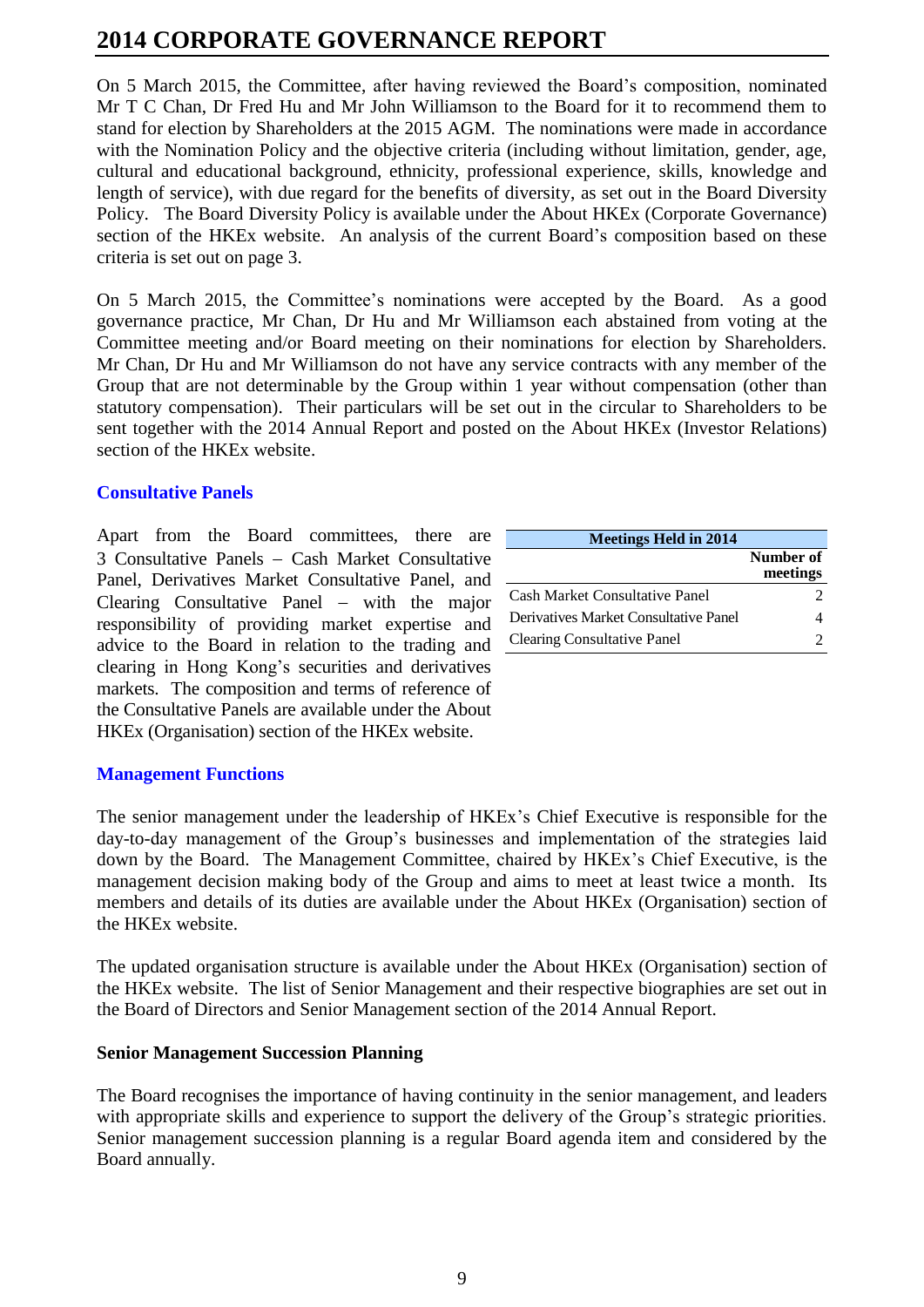### **Management Training**

Ongoing professional development is important to the Senior Management given the competitive business environment in which the Group operates. To ensure that members of the Senior Management continue to cultivate skills and knowledge for the fulfilment of their duties and responsibilities, the ESG Committee reviewed their training records in February 2015.

Further information about training attended by the Group's employees during 2014 is set out in the 2014 Corporate Social Responsibility Report which will be available on the HKEx website before 25 March 2015.



# **Analysis of Senior Management's Training in 2014**

### **Subsidiary Governance**

Governance is important at all levels of the organisation. To ensure there is an integrated, Groupwide approach towards upholding high governance standards whilst expanding HKEx's business portfolio, focus and efforts have been placed on establishing and strengthening the governance structures of HKEx's subsidiaries which constitute part of the Group.

With a view to fostering the governance linkages between HKEx and its subsidiaries and ensuring that the Board receives timely and accurate updates on the subsidiaries' activities, there are some common memberships between the Board and the board and committees of HKEx's subsidiaries. Details about these linkages are set out in HKEx's corporate governance structure, which is available under the About HKEx (Corporate Governance) section of the HKEx website.

Further details about the governance structures of the Group's principal subsidiaries (including composition and terms of reference of their boards and committees) are available under the About HKEx (Organisation) section of the HKEx website.

## **Remuneration of Directors and Senior Management**

A formal and transparent procedure for fixing the remuneration packages of individual Directors and Senior Management is in place. Details of remuneration policies and other relevant information are set out in the 2014 Remuneration Committee Report.

## **Directors' Securities Transactions and Interests in HKEx**

### **Compliance with Model Code**

HKEx has adopted the Model Code as its own code of conduct regarding Directors' securities transactions. In response to a specific enquiry by the Company, all Directors confirmed that they complied with the Model Code at all applicable times during the year ended 31 December 2014.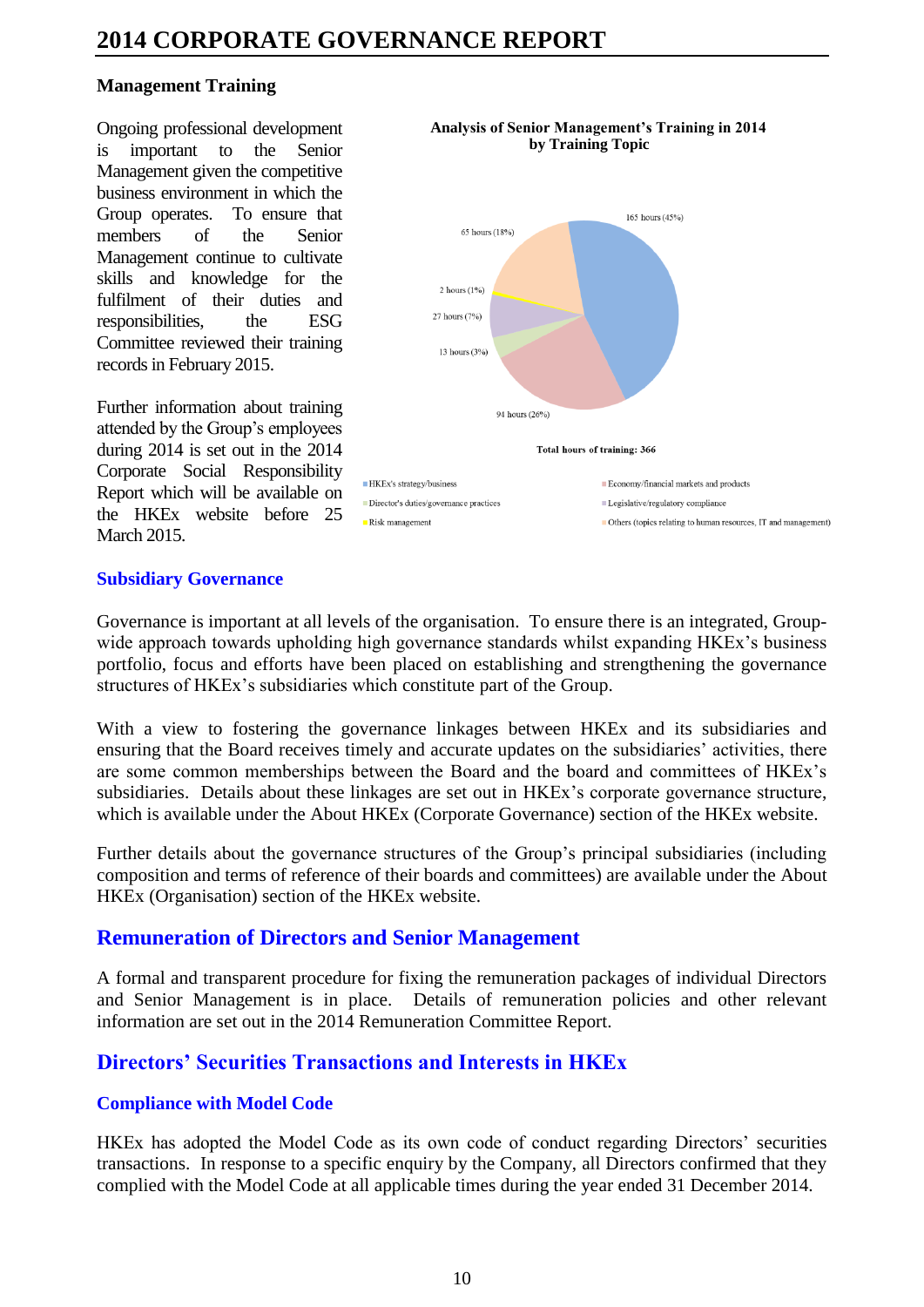## **Directors' Interests and Short Positions in Shares and Underlying Shares of HKEx**

As at 31 December 2014, the interests and short positions of Directors, including HKEx's Chief Executive, in the shares and underlying shares of HKEx (within the meaning of Part XV of the SFO) as recorded in the register required to be kept under Section 352 of the SFO, or as otherwise notified to HKEx and the Stock Exchange (in the case of HKEx, the SFC) pursuant to the Model Code, were as set out below.

| <b>Name of Director</b> | <b>Personal</b><br><i>interests</i> | Family<br><i>interests</i> | Corporate<br><b>interests</b> | <b>Other</b><br><i>interests</i> | <b>Total</b> | $%$ of HKEx <sup>1</sup><br>shares in issue |
|-------------------------|-------------------------------------|----------------------------|-------------------------------|----------------------------------|--------------|---------------------------------------------|
| C K Chow                | $15,000^2$                          |                            |                               |                                  | 15,000       | 0.00                                        |
| Margaret Leung          |                                     | $5,000^3$                  |                               |                                  | 5,000        | 0.00                                        |
| Vincent Lee             |                                     |                            |                               | $500,000^4$                      | 500,000      | 0.04                                        |
| Charles Li              | 392,395 $5$                         |                            |                               |                                  | 392,395      | 0.03                                        |

#### **Long Positions in Shares and Underlying Shares of HKEx**

#### **Short Positions in Shares and Underlying Shares of HKEx**

|                         |                                     | Number of shares/underlying shares held |                                      |                                  |              |                                             |  |
|-------------------------|-------------------------------------|-----------------------------------------|--------------------------------------|----------------------------------|--------------|---------------------------------------------|--|
| <b>Name of Director</b> | <b>Personal</b><br><i>interests</i> | Family<br><i>interests</i>              | <b>Corporate</b><br><i>interests</i> | <b>Other</b><br><i>interests</i> | <b>Total</b> | $%$ of HKEx <sup>1</sup><br>shares in issue |  |
|                         |                                     |                                         |                                      |                                  |              |                                             |  |
| Vincent Lee             |                                     |                                         |                                      | $109.300^{\text{6}}$             | 109.300      | 0.00                                        |  |

Notes:

1 Based on 1,168,165,636 HKEx shares in issue as at 31 December 2014

2 Mr Chow was the beneficial owner of those shares.

3 Mrs Leung's spouse was the beneficial owner of those shares.

4 Mr Lee was interested in 500,000 underlying shares of HKEx through certain listed equity derivatives (physically settled options) held by Lee Tung Hai Family Trust, a trust of which he is a beneficiary.

5 It included Mr Li's interests in Awarded Shares and shares acquired out of the dividends from the Awarded Shares in an aggregate of 156,911 shares which remained unvested under the Share Award Scheme. Details of Mr Li's Awarded Shares are set out in the 2014 Remuneration Committee Report.

6 Mr Lee had a short position in 109,300 underlying shares of HKEx through certain listed equity derivatives (physically settled options) held by Lee Tung Hai Family Trust, a trust of which he is a beneficiary.

Save for those disclosed above, as at 31 December 2014, none of the Directors had any interests or short positions in the shares, underlying shares or debentures of HKEx or any of its associated corporations (within the meaning of Part XV of the SFO) as recorded in the register required to be kept under Section 352 of the SFO, or as otherwise notified to HKEx and the Stock Exchange (in the case of HKEx, the SFC) pursuant to the Model Code.

Apart from the Awarded Shares as disclosed in the 2014 Remuneration Committee Report, during the year ended 31 December 2014, none of the Directors (including their spouses and children under the age of 18) held any interests in or was granted any right to subscribe for the securities of HKEx or its associated corporations (within the meaning of Part XV of the SFO), or had exercised any such rights.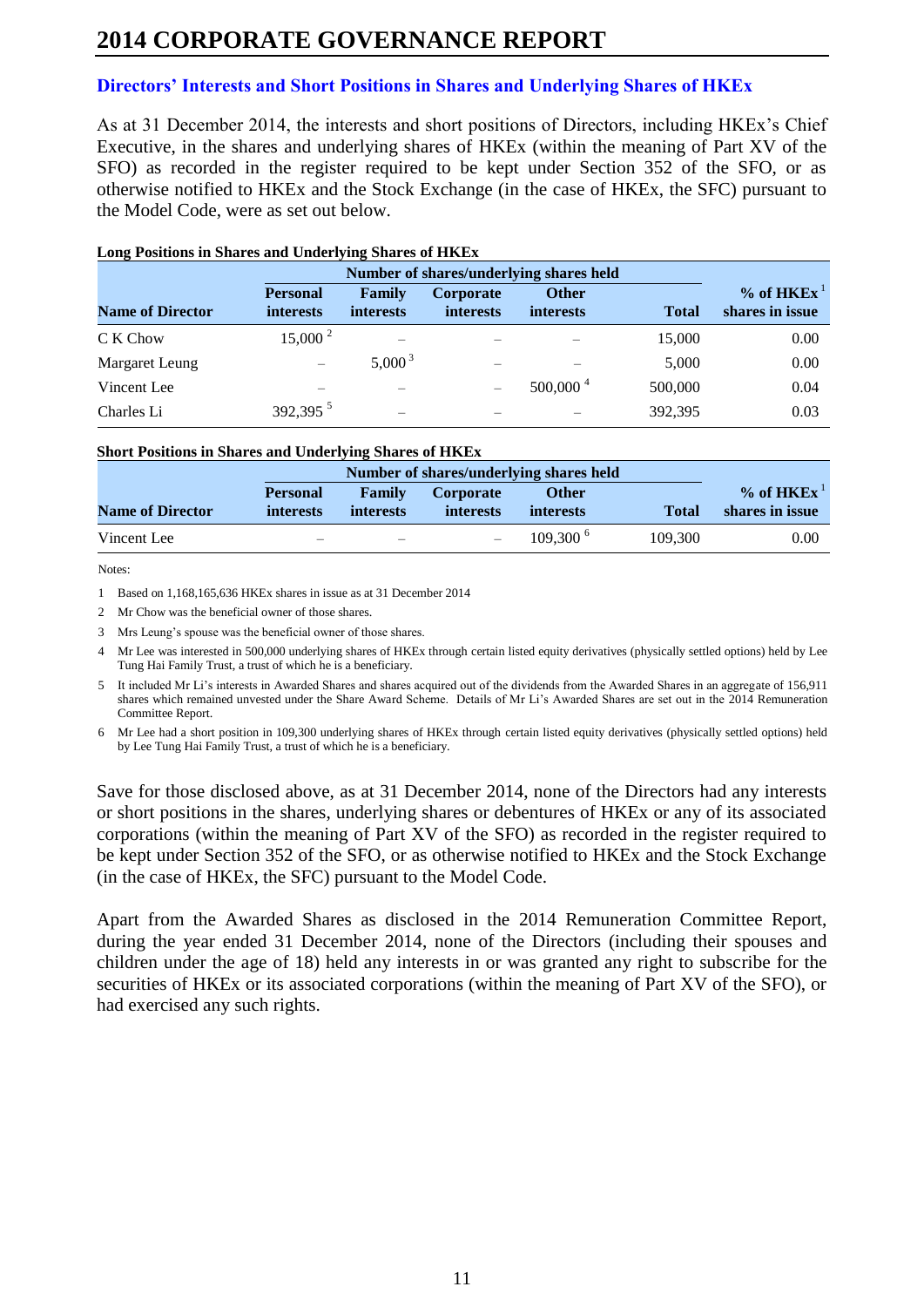## **Other Persons' Interests and Short Positions in Shares and Underlying Shares of HKEx**

## **Minority Controllers**

Under Section 61 of the SFO, no person shall be or become a Minority Controller (ie, a person who either alone or with any associated person or persons is entitled to exercise, or control the exercise of, 5 per cent or more of the voting power at any general meeting of the recognised exchange controller) except with the SFC's approval in writing after consultation with the Financial Secretary.

Since 7 September 2007, the Government has been a Minority Controller. According to the Government, the provisions of Section 61 of the SFO do not expressly, or by necessary implication, bind the Government and accordingly by virtue of Section 66 of the Interpretation and General Clauses Ordinance, the provisions of Section 61 of the SFO requiring a person becoming a Minority Controller to obtain the SFC's approval do not affect the rights of, and are not binding on, the Government.

As at the date of this report, the SFC has granted approval to 9 entities to be Minority Controllers on the basis that the shares were held by them in custody for their clients. According to the Participant Shareholding Report as at 31 December 2014, the 9 approved Minority Controllers in aggregate held approximately 60 per cent of HKEx shares in issue.

As at 31 December 2014, other persons' interests and short positions in the shares and underlying shares of HKEx (within the meaning of Part XV of the SFO) as recorded in the register required to be kept under Section 336 of the SFO, or as otherwise notified to HKEx and the Stock Exchange, were as set out below.

| <b>Name</b>                                                                                                             | Capacity         | Number of shares/<br>underlying shares held | <b>Total</b> | $%$ of HKEx <sup>1</sup><br>shares in issue |
|-------------------------------------------------------------------------------------------------------------------------|------------------|---------------------------------------------|--------------|---------------------------------------------|
|                                                                                                                         |                  |                                             |              |                                             |
| The Government of the<br>Hong Kong Special<br><b>Administrative Region</b><br>(for the account of the<br>Exchange Fund) | Beneficial owner | $66,730,300^2$                              | 66,730,300   | 5.71                                        |

#### **Long Positions in Shares and Underlying Shares of HKEx**

Notes:

1 Based on 1,168,165,636 HKEx shares in issue as at 31 December 2014

2 Based on a confirmation to HKEx by the Government in respect of its holding immediately following completion of placing of new HKEx shares as announced on 30 November 2012

Save for those disclosed above, as at 31 December 2014, no other persons had any interests or short positions in the shares or underlying shares of HKEx as recorded in the register required to be kept under Section 336 of the SFO, or as otherwise notified to HKEx and the Stock Exchange.

### **Senior Management**

Members of the Senior Management are obliged to strictly follow the Company's restrictions on dealing in securities, futures contracts and derivatives, which are on terms no less stringent than the Model Code, as set out in the Human Resources Manual. As at 31 December 2014, Senior Management's interests in the shares and underlying shares of HKEx were as set out below.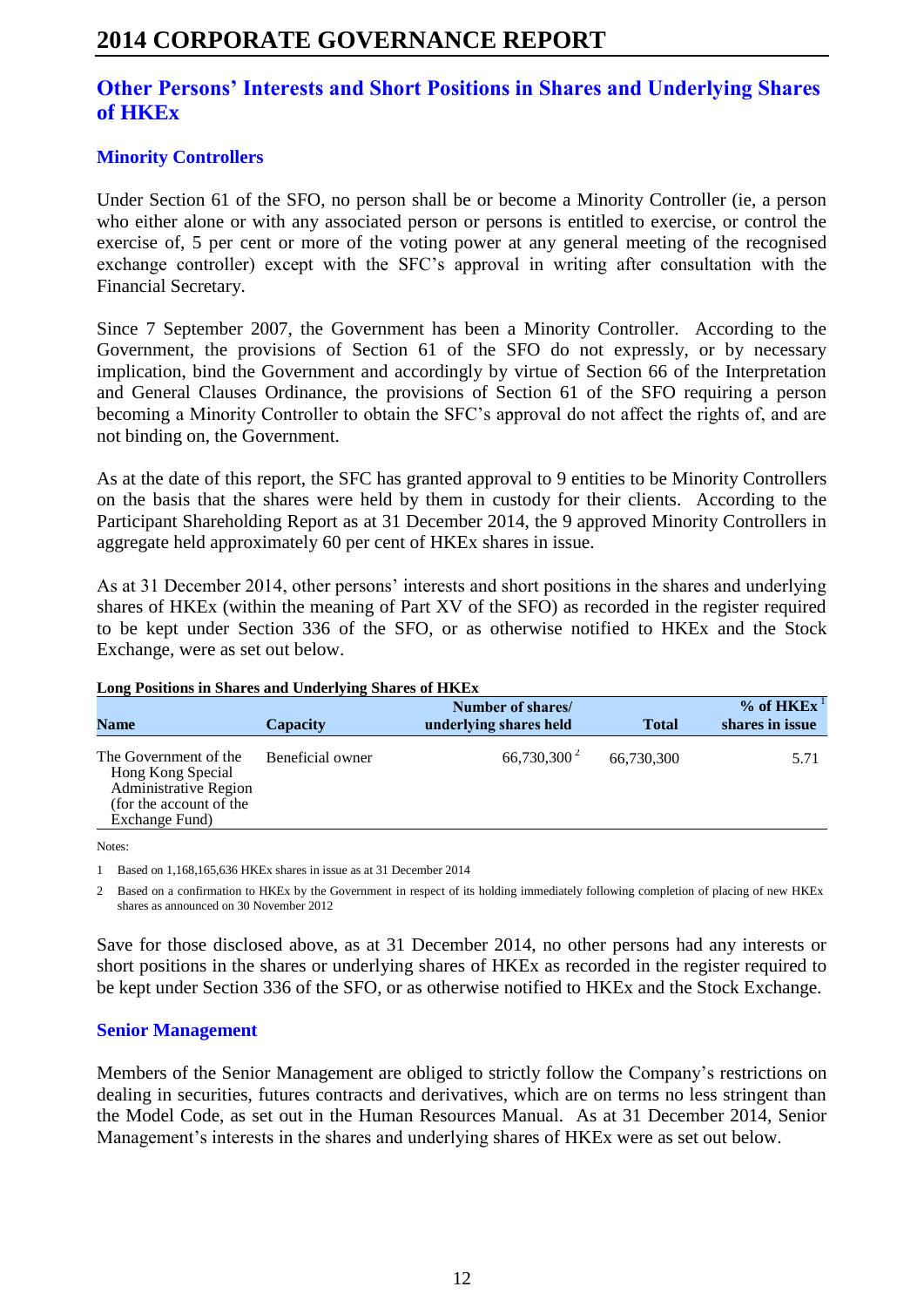| Name of employee      | Number of shares held | <b>Number of shares</b><br>remained unvested under<br>the Share Award Scheme | <b>Derivatives (number of</b><br>underlying shares) |
|-----------------------|-----------------------|------------------------------------------------------------------------------|-----------------------------------------------------|
| Margaret Cheng        |                       | 14,684                                                                       |                                                     |
| <b>Bill Chow</b>      | 414,048               | 14,055                                                                       |                                                     |
| David Graham          |                       | 28.105                                                                       |                                                     |
| Henry Ingrouille      | 7.700                 | 22,763                                                                       |                                                     |
| <b>Garry Jones</b>    |                       | 11,396                                                                       |                                                     |
| Paul Kennedy          |                       | 8.439                                                                        |                                                     |
| Romnesh Lamba         | 100,165               | 43,598                                                                       |                                                     |
| Richard Leung         | 36.461                | 18,815                                                                       |                                                     |
| Ketan Patel           | 252                   | 11,953                                                                       |                                                     |
| <b>Trevor Spanner</b> |                       | 37,601                                                                       |                                                     |
| Calvin Tai            | 119.867               | 22,692                                                                       |                                                     |

## **Continuing Connected Transactions**

In June 2000, the SFC granted a waiver to HKEx from strict compliance with the Main Board Listing Rules with respect to certain continuing connected transactions as referred to in (A), (B) and (C) below. The waiver has remained valid since then. During the year ended 31 December 2014 and subject to the waiver, the Group had the following continuing connected transactions.

#### **Continuing Connected Transactions for the Year ended 31 December 2014**

- A. Transactions between HKEx or its subsidiaries and the following connected persons arising from or in connection with the use of: (i) the facilities provided by the Group for the trading, clearing and/or settlement of securities and futures products and transactions; and (ii) all services offered by the Group which are ancillary, incidental or otherwise related to the foregoing:
- Mr Ronald Arculli, an ex-INED who retired on 24 April 2013, was interested in the transactions entered into by Bokhary Securities Limited, an EP and a CP, in which his sister and his brother-in-law each have a 50 per cent interest.
- Dr Bill Kwok, an INED, was interested in the transactions entered into by Wocom Securities Limited (WSL) and Wocom Limited, EPs and CPs, which are Dr Kwok's associates by virtue of the Main Board Listing Rules.
- Mr Vincent Lee, an INED, was interested in the transactions entered into by Hang Tai Securities Limited, Tung Tai Securities Company Limited and Tung Tai Futures Limited, EPs and CPs, which are Mr Lee's associates by virtue of the Main Board Listing Rules.
- B. Transactions between HKEx or its subsidiaries and the following connected persons arising from or in connection with: (i) the listing, or proposed listing, of securities on the Stock Exchange; and (ii) all services offered by the Group which are ancillary, incidental or otherwise related to the foregoing:
- Dr Bill Kwok, an INED, was interested in the transactions entered into by his associate, Wing On Company International Limited, which is listed on the Stock Exchange.
- C. Transactions between HKEx or its subsidiaries and the following connected person arising from or in connection with the HKSCC arrangement on behalf of CCASS Participants for: (i) carrying out "buy-in" when a CCASS Participant has failed to deliver securities on time for settlement under the CNS System or the Isolated Trades System operated by CCASS; (ii) the purchase or sale of securities in connection with the liquidation of the positions of a CCASS Participant that has been declared by HKSCC to be in default; and (iii) the sale of entitlements of securities held through CCASS (collectively referred to as Buy-in Transactions):
- WSL is one of the brokers appointed by HKSCC under an agreement for assisting HKSCC to carry out Buy-in Transactions. Dr Bill Kwok, an INED, is taken to be interested in the Buy-in Transactions entered into by WSL which is Dr Kwok's associate by virtue of the Main Board Listing Rules. During the year ended 31 December 2014, no Buy-in Transaction was conducted by WSL.

The Audit Committee comprising 6 INEDs, under the authority delegated by the Board, reviewed the above continuing connected transactions pursuant to Rule 14A.55 of the Main Board Listing Rules. As a good corporate governance practice, Mr Vincent Lee and Dr Bill Kwok, the deputy chairman and a member of the Audit Committee respectively, abstained from reviewing the respective transactions in which they had an interest. The Audit Committee confirmed that: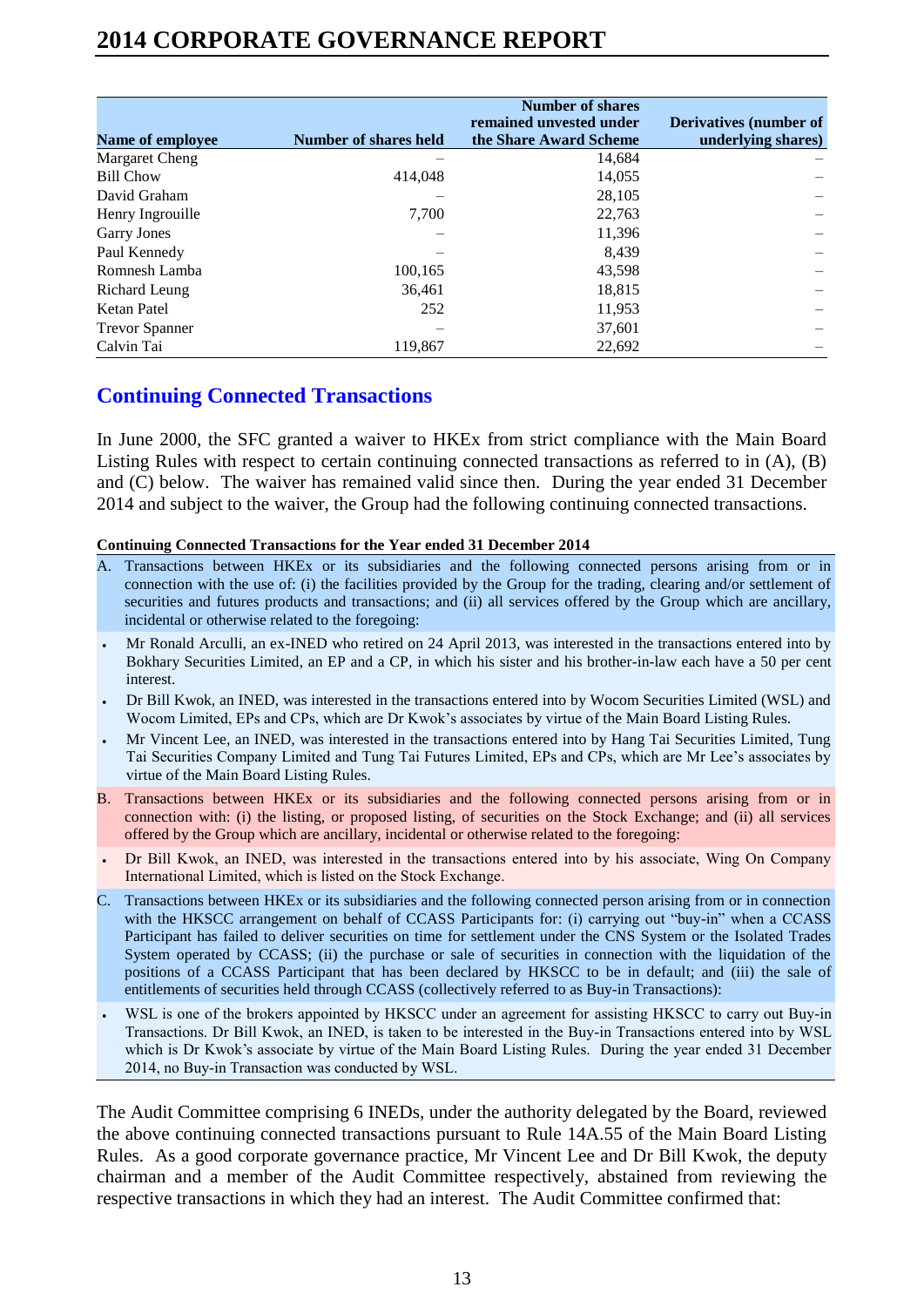- (i) the transactions disclosed above were entered into in the Group's ordinary and usual course of business and conducted on an arm's length basis, and on normal commercial terms or on terms no more favourable than terms available to independent third parties;
- (ii) in respect of the transactions as disclosed under (A) and (B) above, they were conducted in accordance with the rules and regulations of the relevant Group company governing such transactions, and where the rules and regulations do not govern those transactions in full, in accordance with the standard terms and conditions of the relevant Group company relating to such transactions;
- (iii) in respect of the Buy-in Transactions as disclosed under (C) above, they were conducted in accordance with the standard terms and conditions of HKSCC applicable generally to all buy-in brokers in such transactions acting for and on behalf of HKSCC and at the mutually agreed commission rates payable by HKSCC in respect of such Buy-in Transactions generally; and
- (iv) the transactions disclosed above were conducted in accordance with the relevant agreements governing them on terms that were fair and reasonable and in the interests of Shareholders as a whole.

The Company's external auditor was engaged to report on the Group's continuing connected transactions in accordance with Hong Kong Standard on Assurance Engagements 3000 "Assurance Engagements Other Than Audits or Reviews of Historical Financial Information", and with reference to Practice Note 740 "Auditor's Letter on Continuing Connected Transactions under the Hong Kong Listing Rules" issued by the HKICPA. The external auditor issued its unqualified letter containing its findings and conclusions in respect of the transactions disclosed above in accordance with Rule 14A.56 of the Main Board Listing Rules. The Company provided a copy of the said letter to the SFC and the Stock Exchange.

## **Material Related Party Transactions**

During the year ended 31 December 2014, the Group entered into certain transactions with "related parties" as defined under the applicable accounting standards, which include transactions that constitute connected/continuing connected transactions for which the disclosure requirements under the Main Board Listing Rules have been complied with. Details of the material related party transactions are disclosed in note 48 to the Consolidated Financial Statements for the year ended 31 December 2014.

## **Accountability and Audit**

### **Financial Reporting**

The Board is responsible for overseeing the preparation of annual financial statements which give a true and fair view of the Group's state of affairs, results and cash flows for the year. Management provides the Board with management accounts and updates on a monthly basis, with a view to giving a balanced and understandable assessment of the Group's performance, financial position and prospects to enable the Board as a whole and each Director to discharge their duties. In preparing the financial statements for the year ended 31 December 2014, the Board: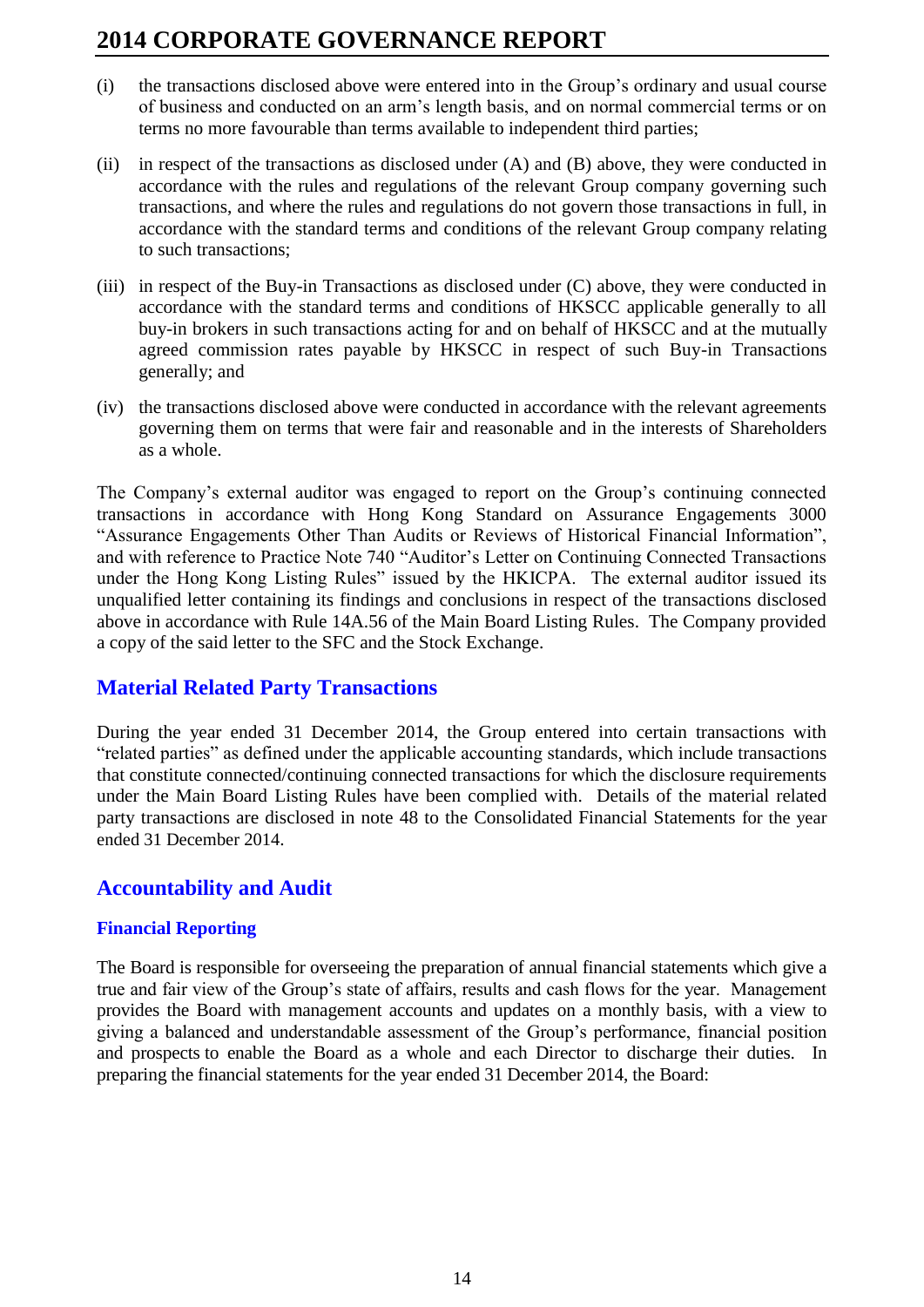- (i) adopted HKFRSs, which conform to the International Financial Reporting Standards in all material respects;
- (ii) selected suitable accounting policies and applied them consistently;
- (iii) made prudent and reasonable judgements and estimates; and
- (iv) ensured that the financial statements were prepared on a going concern basis and show a true and fair view of the state of affairs of HKEx and of the Group as at 31 December 2014 and of the Group's profit and cash flows for the year.

The Board is committed to presenting a balanced, clear and comprehensible assessment of the Group's operational performance, financial results and prospects to Shareholders and other stakeholders in a timely manner.

| Annual    | • Announced by HKEx: within 2 months                                                                              |
|-----------|-------------------------------------------------------------------------------------------------------------------|
|           | • Main Board Listing Rule requirement: within 3 months                                                            |
|           |                                                                                                                   |
| Interim   |                                                                                                                   |
|           | • Announced by HKEx: within 1.5 months                                                                            |
|           | • Main Board Listing Rule requirement: within 2 months                                                            |
|           |                                                                                                                   |
| Quarterly |                                                                                                                   |
|           | • Announced by HKEx: within 40 days<br>• Recommended Best Practice (Corporate Governance Code):<br>within 45 days |

#### **Results Announcement Published in 2014** (after the relevant period-end)

#### **Risk Management and Internal Control**

The Board has the overall responsibility for evaluating and determining the nature and extent of the risks it is willing to take in achieving the Group's strategic objectives, and maintaining sound and effective risk management and internal control systems for the Group (including reviewing their effectiveness) to safeguard Shareholders' investment and the Group's assets. To this end, management continues to allocate resources for an internal control and risk management system compatible with the COSO (Committee of Sponsoring Organizations of the Treadway Commission) standards to provide reasonable, though not absolute, assurance against material misstatement or loss and to manage rather than eliminate the risk of failure to achieve business objectives.

The dynamics of the Group and the environment within which it operates are continually evolving together with its exposure to risk. The Group continues to review the adequacy of its risk management and control framework and looks for opportunities to make improvements and add appropriate resources when necessary.

In light of HKEx's nature of business and its strategic importance to the Hong Kong's financial markets and the world's metals industry and based on the recommendations of the OECD (Organisation for Economic Co-operation and Development) on the board's role in risk management, the Board on 5 March 2015 resolved to establish a Risk Committee to be responsible for the Group's enterprise-wide risk management including overseeing the relevant risk management systems and ensuring that they are compatible with the Group's strategy and risk appetite. The Risk Committee's composition and terms of reference are available under the About HKEx (Corporate Governance) section of the HKEx website.

#### **Risk Governance**

The Group's risk governance structure is based on the "3 lines of defence" model, with oversight and directions from the Board and various committees at HKEx and its subsidiaries.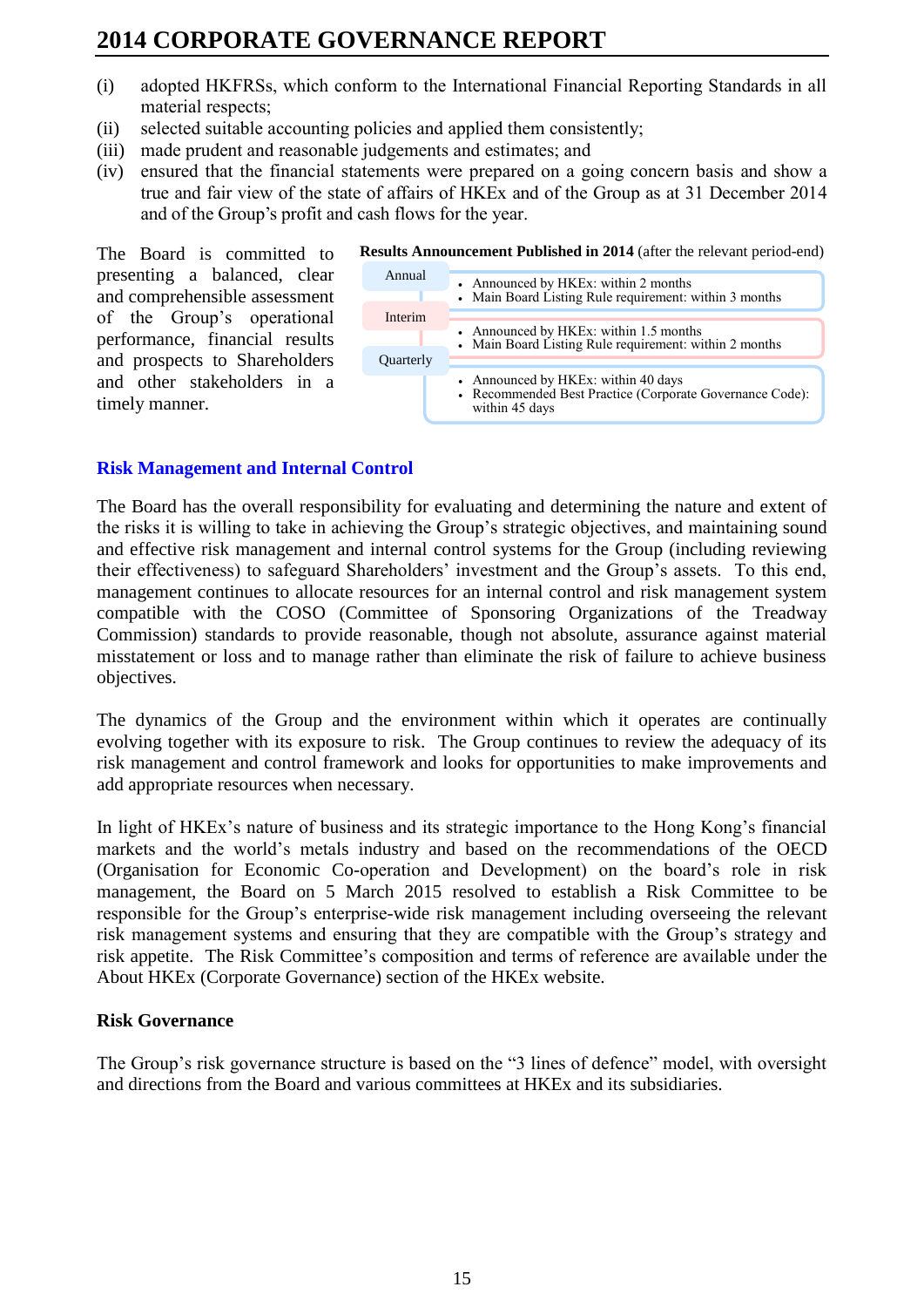#### **Key Enhancements and Measures Undertaken in 2014**

#### **1 st line of defence – Risk management**

- LME Clear participated in the risk assessment for the first time and their top risks have been incorporated into the Group Risk Report for 2014.
- Management conducts an Internal Control Self-evaluation annually, and in 2014, all division/department heads confirmed to the Internal Audit Department (IAD) that appropriate internal control policies and procedures have been established and properly complied with.
- Different policies, procedures and guidelines have been adopted with defined authority for effective segregation of duties and controls, and they are kept under regular review. In 2014, the Management Committee approved a policy and procedures for the creation, governance and ongoing storage and management of Group-wide policies.
- Whistleblowing policies are in place to facilitate internal reporting of any malpractice within HKEx and the LME without fear of reprisal or victimisation.
- HKEx's Continuous Disclosure and Communication Policy is in place to provide employees with guidelines on reporting and disseminating inside information, maintaining confidentiality and complying with dealing restrictions.

#### **2 nd line of defence – Risk oversight**

- The risk governance structure has been enhanced by: (i) the appointment of the Group Risk Officer, a newly created position to oversee all of the Group's risk functions and head the new Risk Management Division; and (ii) the establishment of Regulatory Compliance Department to lead or facilitate the selfassessments and on-site reviews on the adequacy of procedures for compliance with the Group's regulatory obligations.
- The HKEx Enterprise Risk Management Framework was refined to help management assess and manage risks from new business activities and environments.
- There was further investment in information security in line with industry best practice. For example, various control improvements were introduced to reduce the risk of cyber security threats within HKEx, and a security awareness training module was provided to educate all employees of HKEx and the LME their responsibilities.
- The HKEx Escalation and Incident Reporting Policy has been refined to ensure it continues to provide a framework for effective communication and action from appropriate stakeholders.

#### **3 rd line of defence – Independent assurance**

- The IAD is responsible for conducting independent reviews of the adequacy and effectiveness of the Group's internal control and risk management systems and reporting the review results regularly to the Board through the Audit Committee. Its work covers all material controls, including the financial, operational and compliance controls and risk management functions.
- The IAD conducted a review of the Group's Enterprise Risk Management Framework and processes. No significant deficiencies were identified.
- During 2014, certain Group companies continued to be involved in litigation related to the metals warehousing industry. The relevant details and financial effect are disclosed in note 46 to the Consolidated Financial Statements for the year ended 31 December 2014. Save as aforesaid, no suspected cases of fraud, irregularities, or infringement of laws, rules and regulations, or material control failures within the Group were identified by the IAD during 2014.
- The Group's IT systems are subject to independent reviews to ensure their integrity, reliability, availability and stability. For example, an independent review of the LME's core IT systems was completed in 2014, and a number of initiatives, as recommended in an independent IT security risk and infrastructure review of HKEx's IT systems performed in 2012, were carried out in 2014 to enhance IT security.
- Further details of the IAD's role and its internal audit methodology and processes are available under the About HKEx (Corporate Governance) section of the HKEx website.

The Audit Committee, on behalf of the Board, assesses the effectiveness of the risk management and internal control systems on a regular basis by reviewing the IAD's work and findings.

Further details of the Audit Committee's work done in 2014/2015 and its reviews of the risk management and internal control systems and the accounting, internal audit and financial reporting functions of the Group are set out in the Audit Committee Report of the 2014 Annual Report.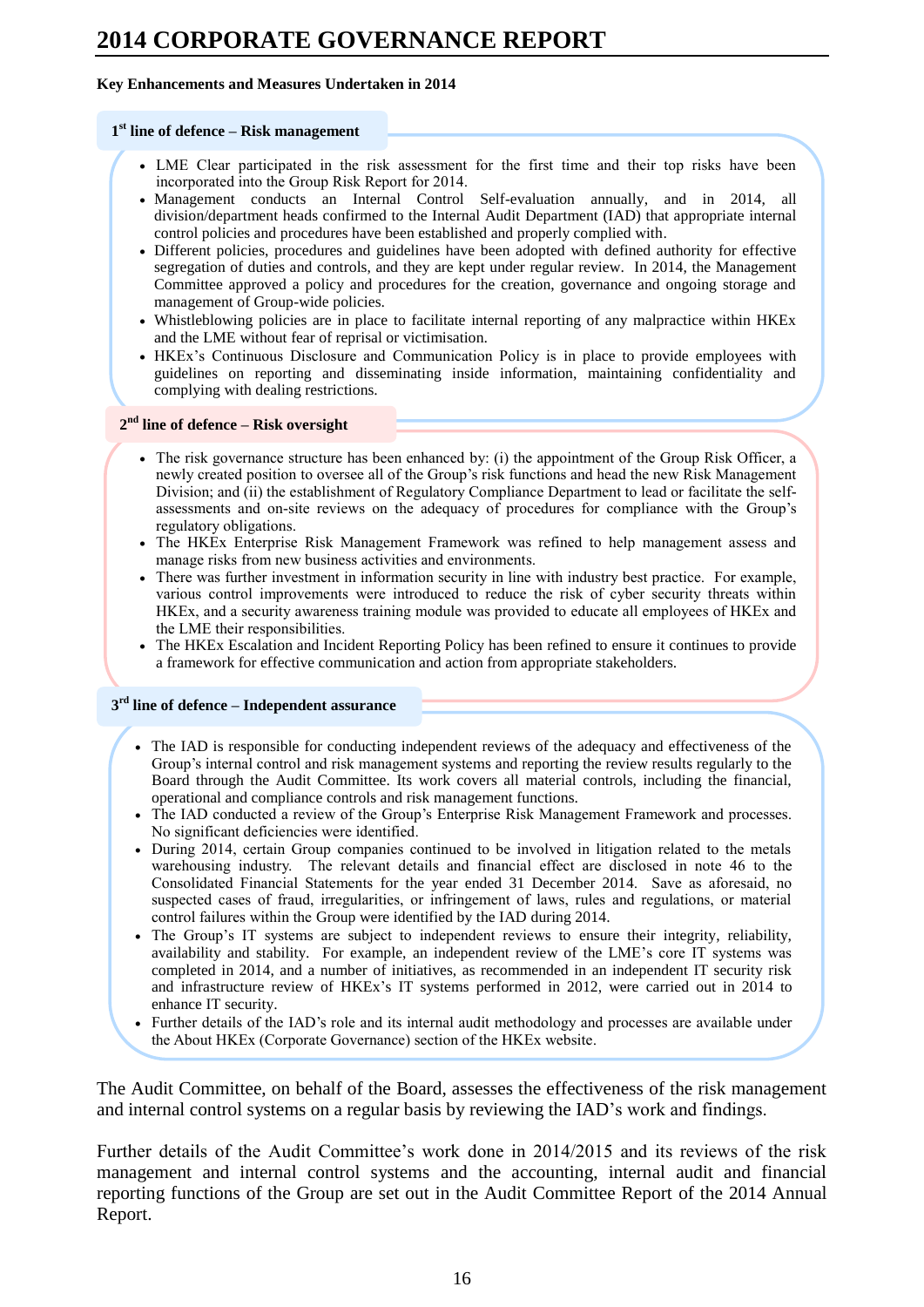### **Enterprise Risk Management Framework**

The Group prudently manages the risks associated with its business and operations. HKEx, the LME and LME Clear have their own enterprise risk management (ERM) framework. The HKEx ERM Framework is designed to enhance risk management through a holistic and integrated framework so that all material risks faced by the Group are identified and appropriately managed to:

- (i) promote consistent risk identification, measurement, reporting and mitigation;
- (ii) set a common risk language to avoid any conflicting terminology or confusion in risk reporting; and
- (iii) develop and communicate policies on risk management and control aligned with the business strategy.

#### **Key ERM Processes**



### **Significant Risks**

In 2014, HKEx conducted a Group-wide exercise based on the HKEx ERM Framework to review the identified risks and assess the risks which might arise from both existing and new businesses. The Group Risk Report for 2014 was compiled to cover: (i) the top risks of HKEx, the LME and LME Clear; (ii) changes in the nature and extent of the significant risks; and (iii) associated action plans and controls designed to mitigate the top risks, where applicable, at appropriate levels. The Group Risk Report, as endorsed by the Management Committee in November 2014, was presented to the Board for review in December 2014 and the top risk of HKEx was presented to the Risk Management Committee (statutory) for information in January 2015. In the Group Risk Report, 4 categories of major risk types were identified and are illustrated in the diagrams below.

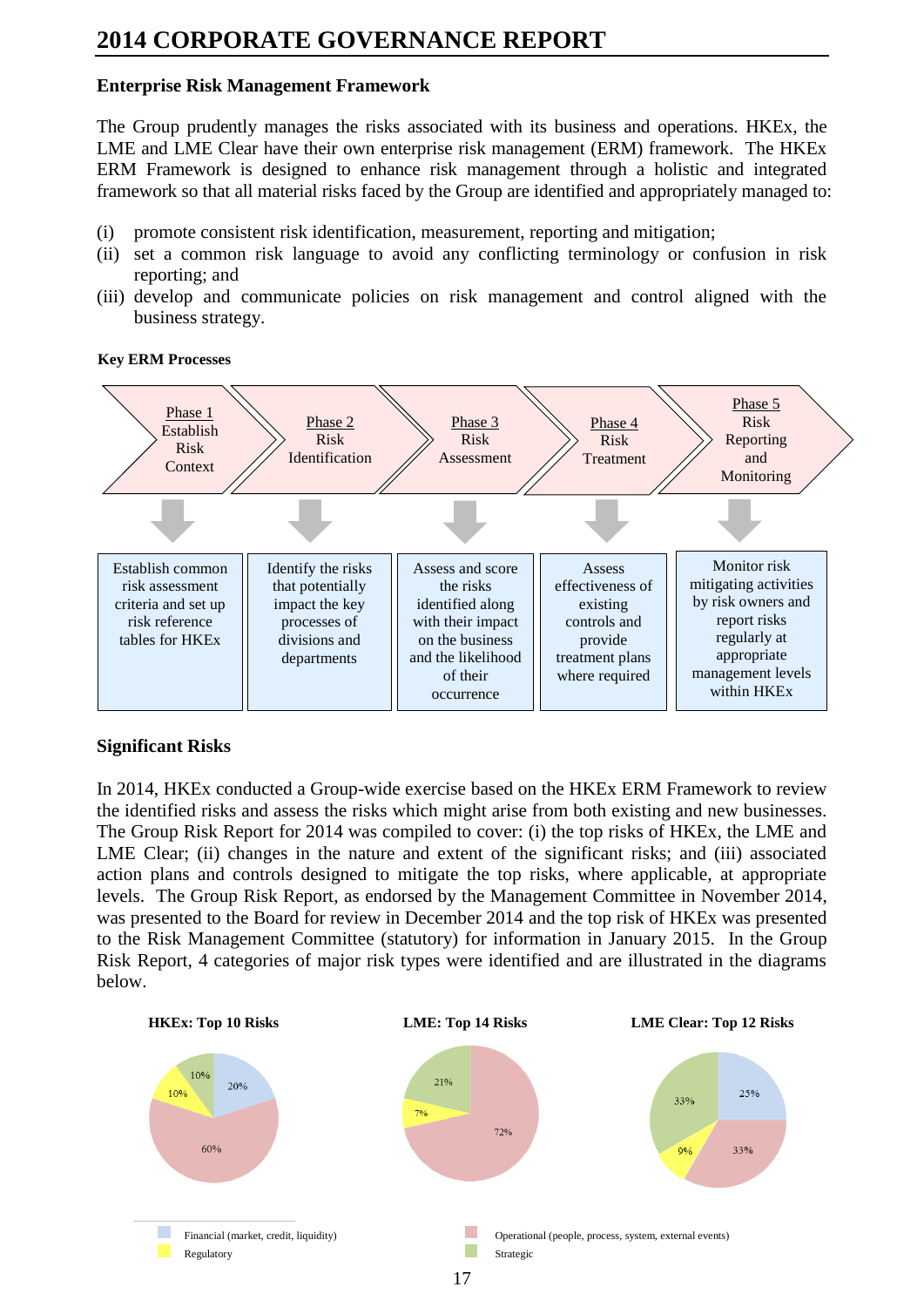### **HKEx's Key Risk Exposures**



Information about the Group's management of its financial risks is set out in note 51 to the Consolidated Financial Statements for the year ended 31 December 2014.

## **Independence of External Auditor**

The Audit Committee is mandated to monitor the independence of the external auditor to ensure true objectivity in the financial statements. All services provided by the external auditor are required to be approved by the Audit Committee. To ensure that the policy of restricting the non-audit work done by the external auditor is strictly adopted by all entities within the Group, appropriate policies and procedures have been established for approval of engagement of the Group's independent external auditor, PricewaterhouseCoopers, to provide services to the Group, which set out: (i) the classification of services as pre-approved services, prohibited services and non pre-approved services; and (ii) the approval process for non pre-approved services.

Under the approval procedures for audit fees, all audit fees for entities within the Group are required to be coordinated and presented by PricewaterhouseCoopers Hong Kong and all statutory audit fees for the Group companies are required to be approved by the Audit Committee.

Prior to the commencement of the audit of the Group's 2014 financial statements, the Audit Committee received written confirmation from the external auditor of its independence and objectivity. The external auditor refrained from engaging in non-assurance services except for limited tax-related services or specifically approved items. The Audit Committee reviewed the external auditor's statutory audit scope and non-audit services and approved its fees.

| <b>External Auditor's Services and Fees</b> |      |      |  |  |
|---------------------------------------------|------|------|--|--|
|                                             | 2014 | 2013 |  |  |
|                                             | \$m  |      |  |  |
| <b>Audit services</b>                       | 12   |      |  |  |
| <b>Non-audit services</b>                   |      |      |  |  |
| • Tax advisory and compliance               |      |      |  |  |
| Other services                              |      |      |  |  |
| Total                                       | 17   |      |  |  |

HKEx has adopted a policy of rotating the engagement partner of the external auditor every 5 years since 2005 and the current engagement partner is due for rotation after completing the audit for the year ended 31 December 2014. However, due to the changes to the Group's business operations, in particular the acquisition of the LME Group, the Board approved the extension of the service period of the current audit engagement partner from 5 years to a maximum of 7 years to safeguard the quality of the audit. This one-off extension has been agreed with PricewaterhouseCoopers, and complies with the Code of Ethics for Professional Accountants issued by the HKICPA.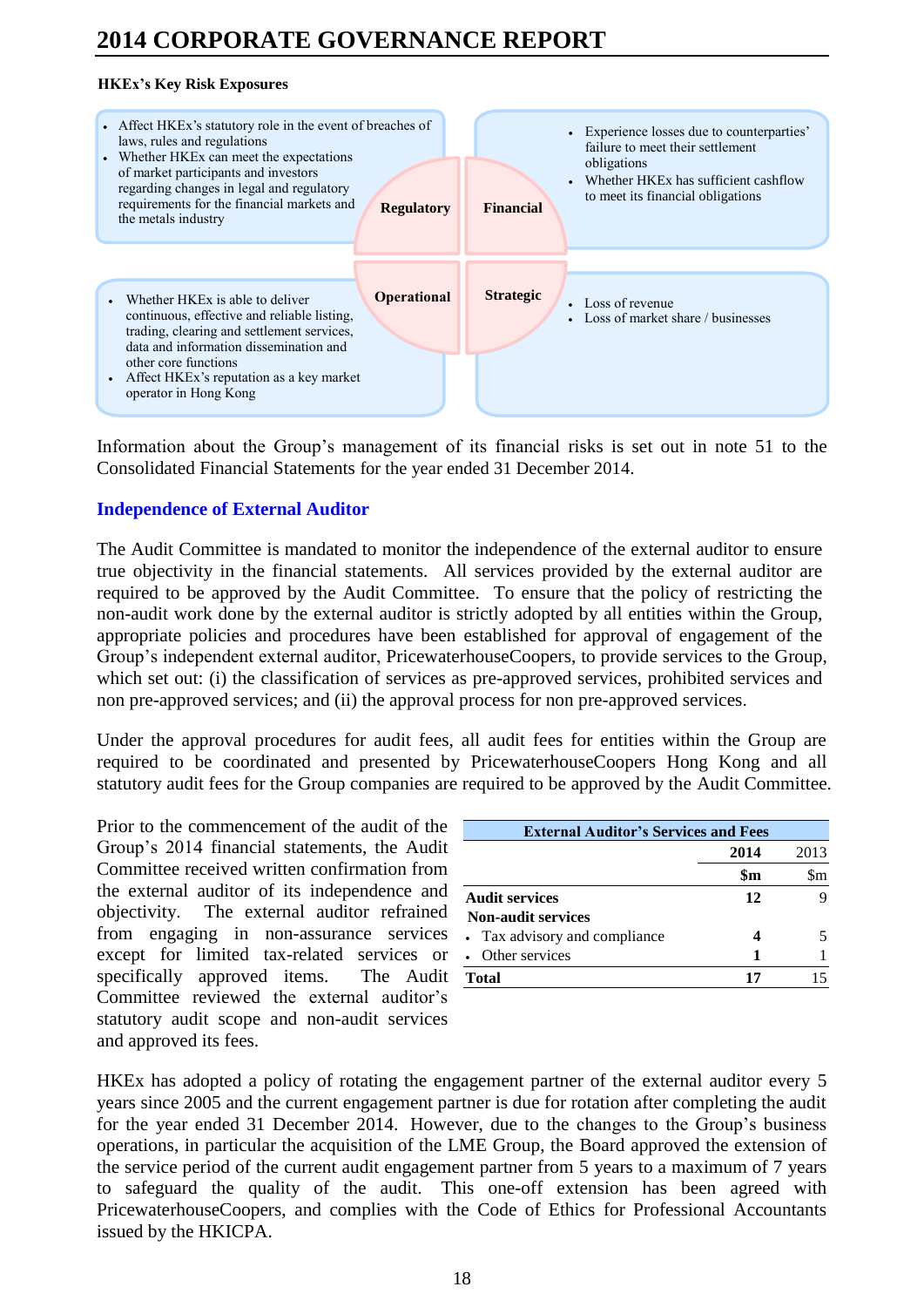In addition, the Group has adopted a policy of not hiring employees of the external auditor who are or have been involved in the Group's audit so as to ensure no impairment of the auditor's judgement and independence with respect to its auditing. This policy has been strictly complied with since their adoption.

Further details of the external auditor's reporting responsibilities are set out in the Auditor's Report of the 2014 Annual Report. More information about the policies and procedures in safeguarding and supporting the independence and objectivity of the external auditor is available under the About HKEx (Corporate Governance) section of the HKEx website.

## **Shareholder Relations**

The Board gives high priority to balanced, clear and transparent communications which allow Shareholders and other investors to understand the Group's prospects and the market environment in which it operates. The Company engages with Shareholders and other investors through various channels of communication to ensure that their views and concerns are understood and addressed in a constructive way.

### **Investor Engagement and Communications**

HKEx has a dedicated investor relations team which acts as the primary contact point for communications with investors and analysts. It has a comprehensive and well-established programme of engagement for institutional shareholders. The programme provides the opportunity for current and potential investors to meet with HKEx's Chief Executive, Co-heads of Global Markets, the Group Chief Financial Officer and other senior executives to get a better understanding of how the Group operates and how it intends to achieve its strategic and operational objectives.

#### **Key Investor Relations Activities**

- Small group/one-to-one meetings
- Conference calls
- Media and analyst briefings
- Investor conferences

#### **Investor Relations Contact Details** Email: info@hkex.com.hk Fax: (852) 2868 4084 Tel: (852) 2840 3895

The views of investors are communicated to the Board on a regular basis through the investor relations update report, which includes an analysis of HKEx shares' price performance and a summary of questions and feedback from investors and analysts. All Directors can, therefore, have a better understanding of the investors' issues or concerns.

To foster institutional investors' understanding of the Group's governance performance, HKEx continues to address the views and concerns raised by international ESG rating agencies such as GMI Ratings and Institutional Shareholder Services Inc by providing feedback and additional information in relation to the Group's governance principles and practices. Additional information about engagement with other stakeholders during 2014 is set out in the 2014 Corporate Social Responsibility Report.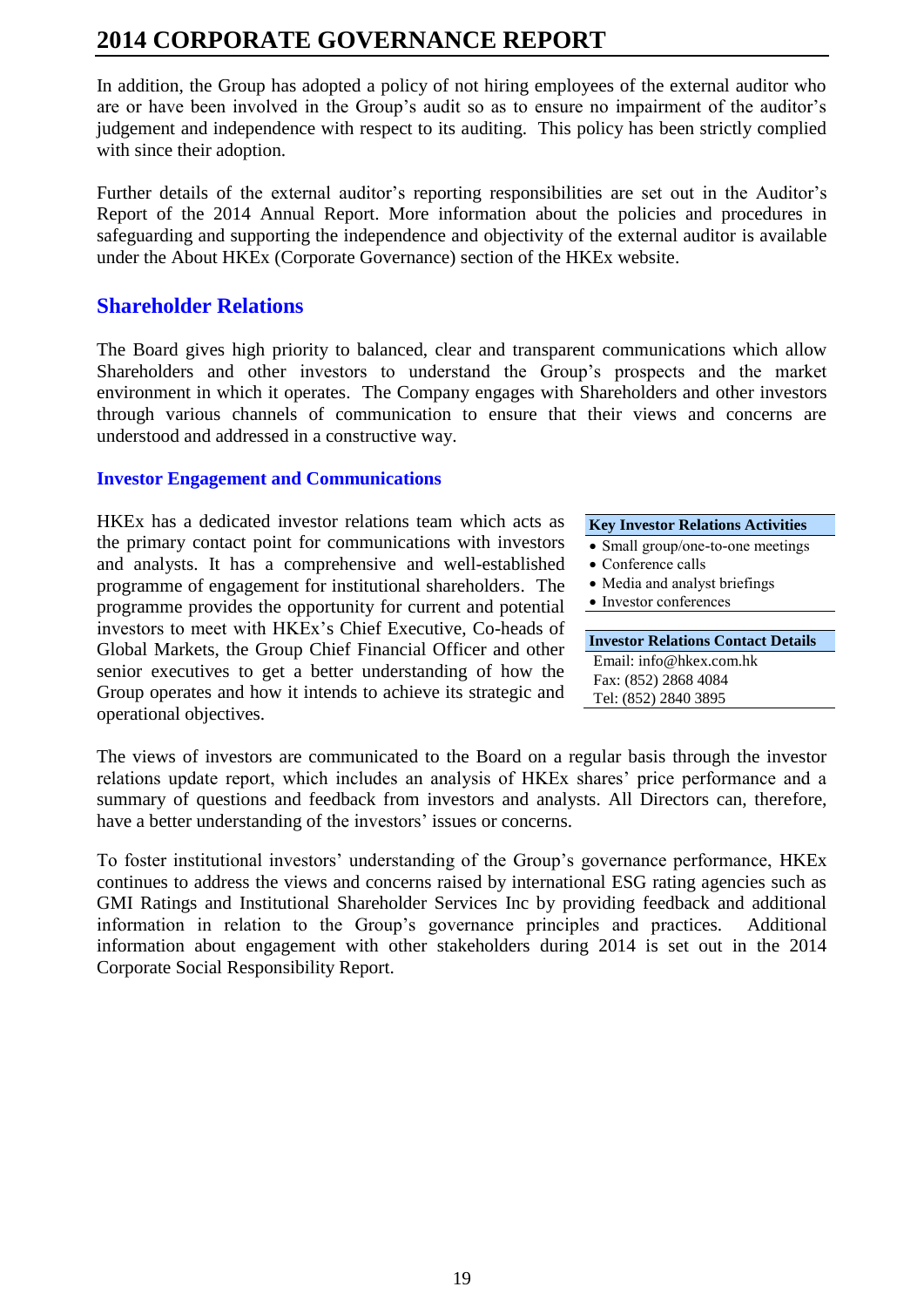### **Shareholder Engagement and Communications**

#### **Key Shareholder Engagement and Communications**

#### **Announcements and financial statements**

- HKEx ensures prompt dissemination of corporate communications with contingency measures in place to enable Shareholders and other stakeholders to keep abreast of the Group's business affairs and developments.
- HKEx's commitment to pursuing quality and transparency in governance disclosure and financial reporting gained additional recognition from external professional organisations when its 2013 Annual Report received awards from the HKICPA and The Hong Kong Management Association in 2014.

#### **HKEx website**

• The HKEx website has become the primary channel of communication with the investing public. As at 31 December 2014, about 77 per cent of Shareholders opted to receive corporate communications via electronic methods. The About HKEx (Investor Relations) section of the website is kept under regular review to ensure that a wide range of information of interest to Shareholders is provided in an accurate and timely manner.

#### **Scrip dividend scheme**

 HKEx offers Shareholders the option of receiving their dividends in the form of new shares in HKEx instead of cash, which may enable Shareholders to increase their investment in HKEx without incurring brokerage fees, stamp duty or related dealing costs.

#### **General meetings**

- Shareholder(s) representing at least 5 per cent of the total voting rights of all Shareholders having a right to vote at general meetings may request the Board to call a general meeting. The request must state the general nature of the business to be dealt with, and may include the text of a resolution that may properly be moved and is intended to be moved, at the meeting. Such request may consist of several documents in like form and be sent to the Company Secretary in hard copy form (at HKEx's registered office) or in electronic form (via email at  $ssd(\omega)$ hkex.com.hk).
- Pursuant to Article 88(3) of HKEx's Articles, if a Shareholder wishes to propose a person other than a retiring Director for election as a Director at a general meeting, he or she should submit a written notice of nomination which shall be given to the Company Secretary at HKEx's registered office. Details of the procedures for nominating candidates to stand for election as a Director at the 2015 AGM will be set out in the circular to Shareholders to be sent together with the 2014 Annual Report.
- The procedures for Shareholders to put forward proposals at general meetings include a written notice of those proposals being submitted by Shareholders to the Company Secretary in hard copy form (at HKEx's registered office) or in electronic form (via email at  $ssd@hkex.com.hk$ ). Details of the procedures for putting forward proposals by Shareholders are set out under the About HKEx (Corporate Governance) section of the HKEx website.

#### **Policies and guidelines**

- A Shareholders Communication Policy is in place to ensure that Shareholders are provided with ready, equal and timely access to balanced and understandable information about HKEx. The policy is regularly reviewed to ensure its effectiveness and is posted on the About HKEx (Corporate Governance) section of the HKEx website.
- A Shareholders' Guide with answers to the frequently asked questions raised by Shareholders with regard to their interests in HKEx shares is posted on the About HKEx (Corporate Governance) section of the HKEx website.

#### **Shareholding analysis**

 Periodic analysis of HKEx's shareholding profile is conducted to help better understand Shareholders' interests and needs, and the analysis for 2014 is set out in the Shareholding Analysis section of the 2014 Annual Report. HKEx's market capitalisation as at 31 December 2014 and public float are set out in the Information for Shareholders and Directors' Report sections of the 2014 Annual Report respectively.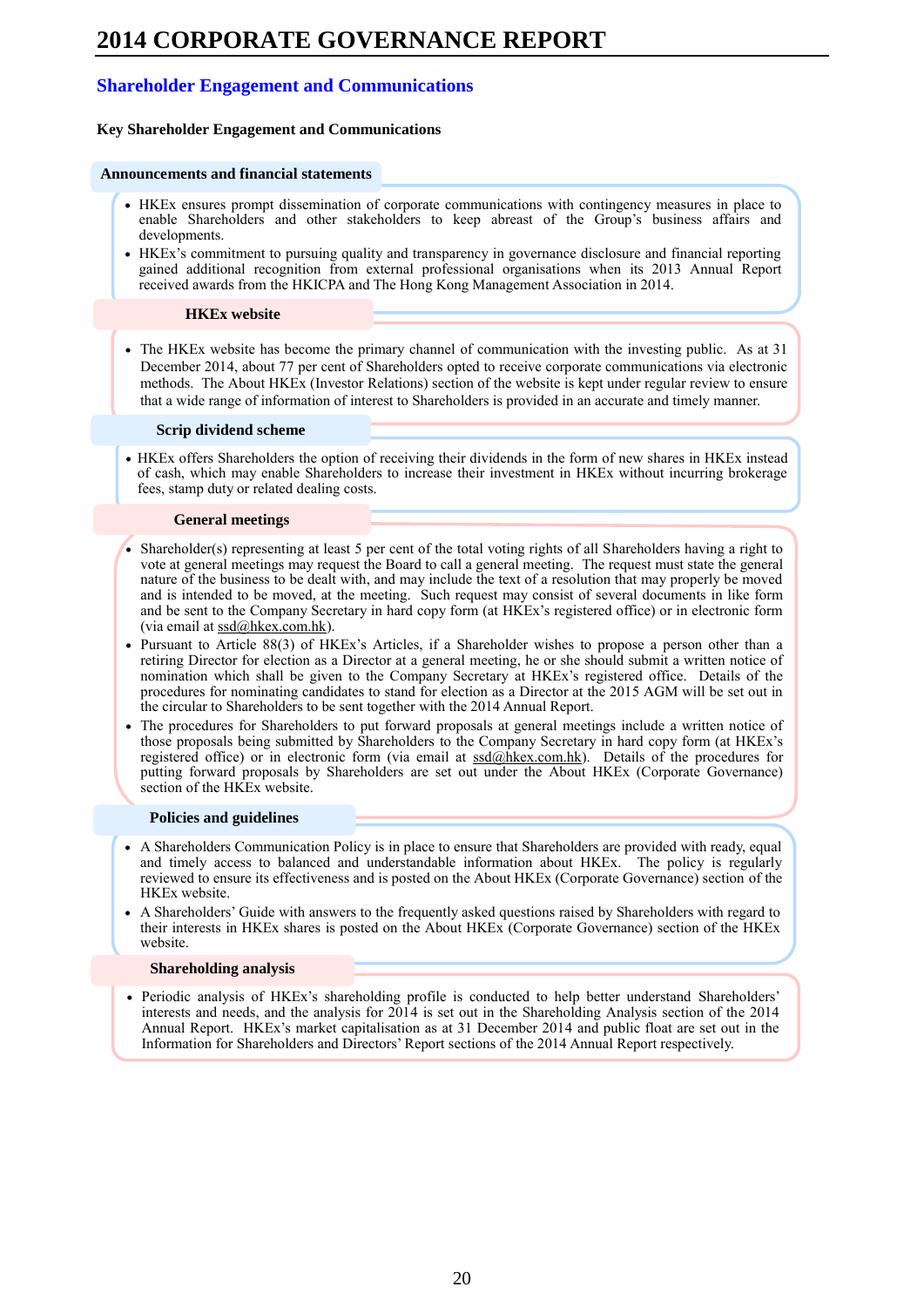The important dates for Shareholders in 2014 and the results announcement schedule in 2015 are set out in the Financial Calendar under the About HKEx (Investor Relations) section of the HKEx website.

The Board is grateful to Shareholders and other stakeholders for their interest, and welcomes their views as well as any questions about the management and governance of the Group. Shareholders and other stakeholders may at any time send their enquiries and concerns to the Board by addressing them to the Company Secretary by post to HKEx, Secretarial Services Department, 12/F, One International Finance Centre, 1 Harbour View Street, Central, Hong Kong, or by email to [ssd@hkex.com.hk.](mailto:ssd@hkex.com.hk)

### **2014 Annual General Meeting**

The Board and the management are committed to the constructive use of the AGM as a forum to meet with Shareholders and to hear their views and answer their questions about the Group and its business.

A majority of the Directors on the Board when the 2014 AGM was held, including HKEx's Chairman, who was also chairing the Nomination Committee and Remuneration Committee, the chairman of the Audit Committee and the chairmen and/or deputy chairmen of other Board committees, attended the meeting along with key executives and the external auditor.





Number of individual Shareholders participated in the AGM in person

Number of authorised representatives of HKSCC Nominees Limited participated in the AGM

Number of Shareholders participated in the AGM by authorised representatives or proxies

Number of shares voted at the AGM as a percentage to HKEx's total number of issued shares

At the 2014 AGM, HKEx continued its practice of proposing separate resolutions on each substantially separate issue. All resolutions were passed by way of a poll conducted by the Company's registrar and verified by an independent scrutineer. The poll voting results and the minutes of the meeting are available under the About HKEx (Investor Relations) section of the HKEx website.

To enhance efficiency and transparency in the vote counting process, the Company continued to use an electronic poll voting system at the 2014 AGM. The results of the voting in respect of each resolution were instantaneously displayed at the meeting.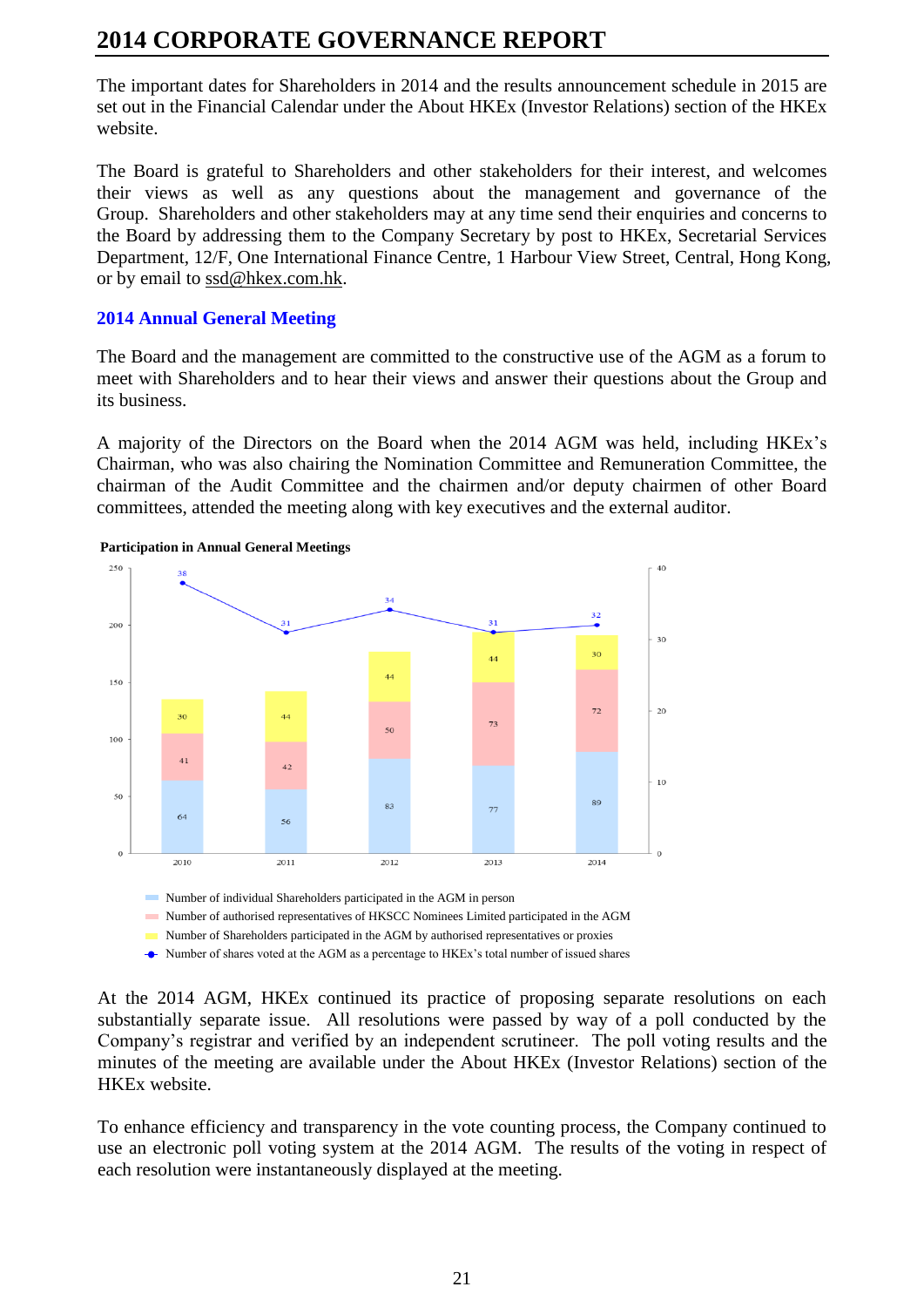#### **Matters Resolved at the 2014 AGM**

- Received the audited financial statements for the year ended 31 December 2013 together with the Reports of the Directors and the Auditor
- Payment of the final dividend of \$1.72 per share (with scrip alternative) for the year ended 31 December 2013
- Election of Dr Bill Kwok and Mr Vincent Lee as Directors
- Re-appointment of PricewaterhouseCoopers as Auditor of the Company and authorisation to the Directors to fix the Auditor's remuneration
- Approval of a general mandate for the Directors to repurchase HKEx shares not exceeding 10 per cent of the number of HKEx shares in issue (subject to adjustment in the case of any conversion of any or all of the HKEx shares into a larger or smaller number of shares after passing of the resolution) as at the date of 2014 AGM
- Approval of a general mandate for the Directors to allot, issue and deal with additional HKEx shares not exceeding 10 per cent of the number of HKEx shares in issue (subject to adjustment in the case of any conversion of any or all of the HKEx shares into a larger or smaller number of shares after passing of the resolution) as at the date of 2014 AGM, provided any shares to be allotted and issued (whether for cash or otherwise) under such authority are not at a discount of more than 10 per cent to the "benchmarked price" (as described in Rule 13.36(5) of the Main Board Listing Rules)
- Approval of remuneration of \$1,500,000 and \$700,000 payable to HKEx's Chairman and each of the other Nonexecutive Directors respectively for their service during the period from the conclusion of each AGM to the conclusion of the AGM to be held in the immediately following year until Shareholders otherwise determine
- Approval of, in addition to an attendance fee of \$3,000 per meeting, remuneration of \$180,000 and \$100,000 payable to the chairman and each of the other members of the Audit Committee respectively, and \$150,000 and \$100,000 to the chairman and each of the other members (excluding Executive Director, if any) of Executive Committee, Investment Advisory Committee and Remuneration Committee respectively during the period from the conclusion of each AGM to the conclusion of the AGM to be held in the immediately following year until Shareholders otherwise determine
- Adoption of a new set of Articles of Association in substitution for, and to the exclusion of, HKEx's Memorandum and Articles of Association as amended by the new Companies Ordinance (Chapter 622 of the Laws of Hong Kong) when it came into force effective 3 March 2014

### **2015 Annual General Meeting**

All Shareholders are encouraged to attend the 2015 AGM and exercise their right to vote. Shareholders are invited to ask questions related to the business of the meeting, and will have an opportunity to meet with Directors and the management after the conclusion of the meeting.

Apart from usual business at the 2015 AGM, the Board has proposed general mandates for the buy-back of HKEx shares and the issue of HKEx shares, and adjustment of the Non-executive Directors' remuneration. Further details of business to be conducted at the 2015 AGM will be set out in the circular to Shareholders to be sent together with the 2014 Annual Report and posted on the About HKEx (Investor Relations) section of the HKEx website. The poll results of each of the proposed resolutions will be published on the HKEx website shortly after the 2015 AGM is held.

## **Changes after Closure of Financial Year**

This report takes into account the changes that have occurred since the end of the 2014 to the date of the approval of this report.

On behalf of the Board **MAU Kam Shing, Joseph** Company Secretary

Hong Kong, 5 March 2015